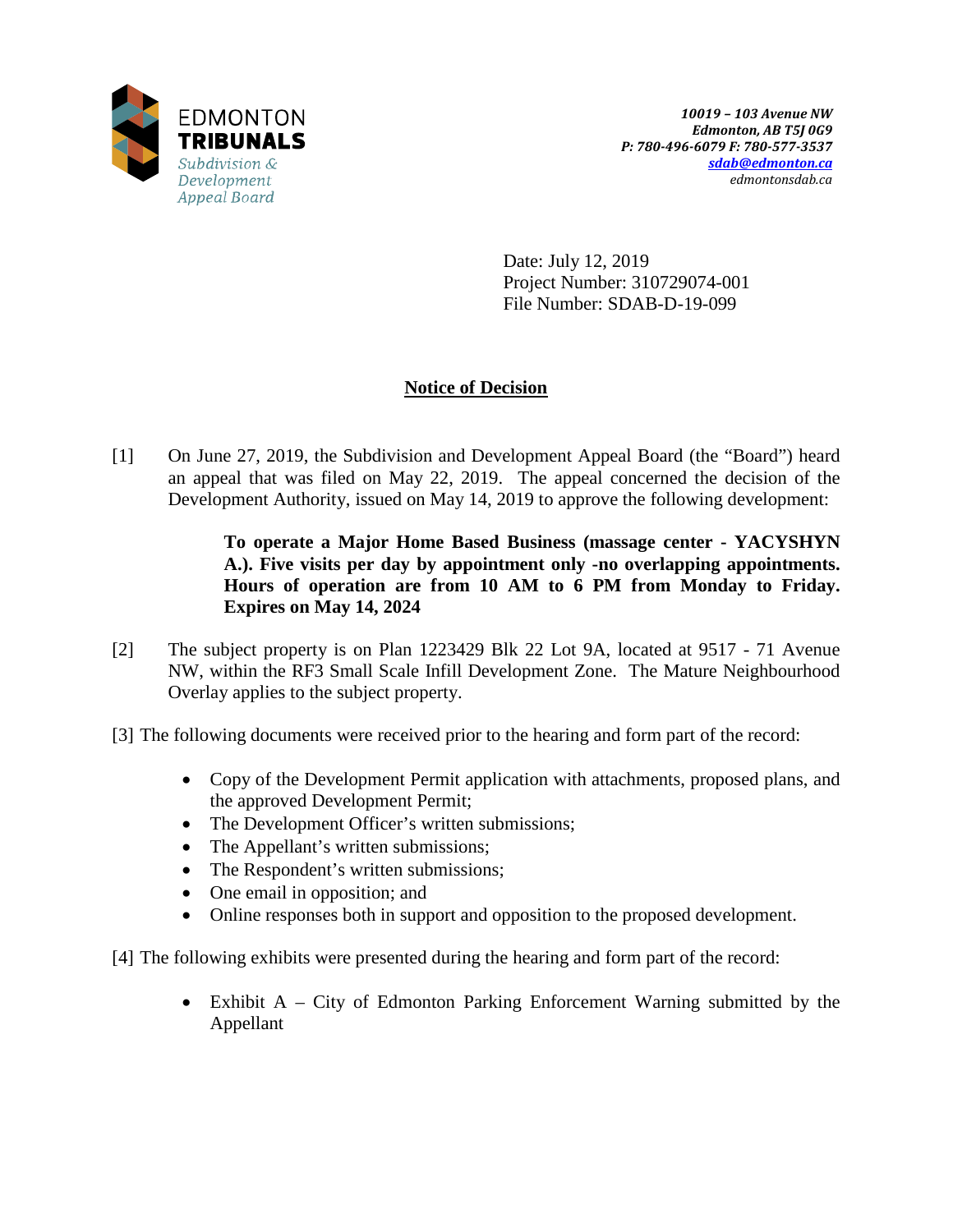#### **Preliminary Matters**

- [5] At the outset of the appeal hearing, the Chair confirmed with the parties in attendance that there was no opposition to the composition of the panel.
- [6] The Chair outlined how the hearing would be conducted, including the order of appearance of parties, and no opposition was noted.
- [7] The appeal was filed on time, in accordance with Section 686 of the *Municipal Government Act*, RSA 2000, c M-26 (the "*Municipal Government Act*").

## **Summary of Hearing**

- *i) Position of the Appellant, Mr. G. Feltham, representing Ms. R. Leckie:*
- [8] When they were initially approached by the Applicant they did not foresee any problems with the proposed home based business.
- [9] However, after speaking with a colleague who was dealing with an unfavorable situation as the result of a similar application, the decision was then made to seek advice from two Real Estate professionals, their real estate agent and one of his colleagues. Based on their concerns regarding the potential impact of the proposed development on their property value, the appeal was filed.
- [10] The letters submitted by the Applicant regarding parking were acknowledged but he questioned their position particularly based on the fact that neighbours have left notes on his vehicle if he has to park in front of their houses because he is not able to park on the street in front of his house.
- [11] A family friend was confronted about parking on the street by the Applicant while he was waiting for his vehicle to warm up. This is common practice during the winter months when residents start their vehicles to allow them to warm up. The Applicant apologized after she found out that the person she confronted was a family friend.
- [12] On another occasion, a car that they purchased for their daughter had to be left on the street over a weekend until it could be registered. During that time, a warning ticket, marked as *Exhibit A*, was issued in response to a complaint because a vehicle left unattended for 72 hours is considered to be abandoned.
- [13] The Applicant told him that she purchased the semi-detached unit a few months ago because she wanted to use the basement suite for her business. However, the Applicant did not discuss her plans or consider the impact on them before purchasing this property which seems to be backwards.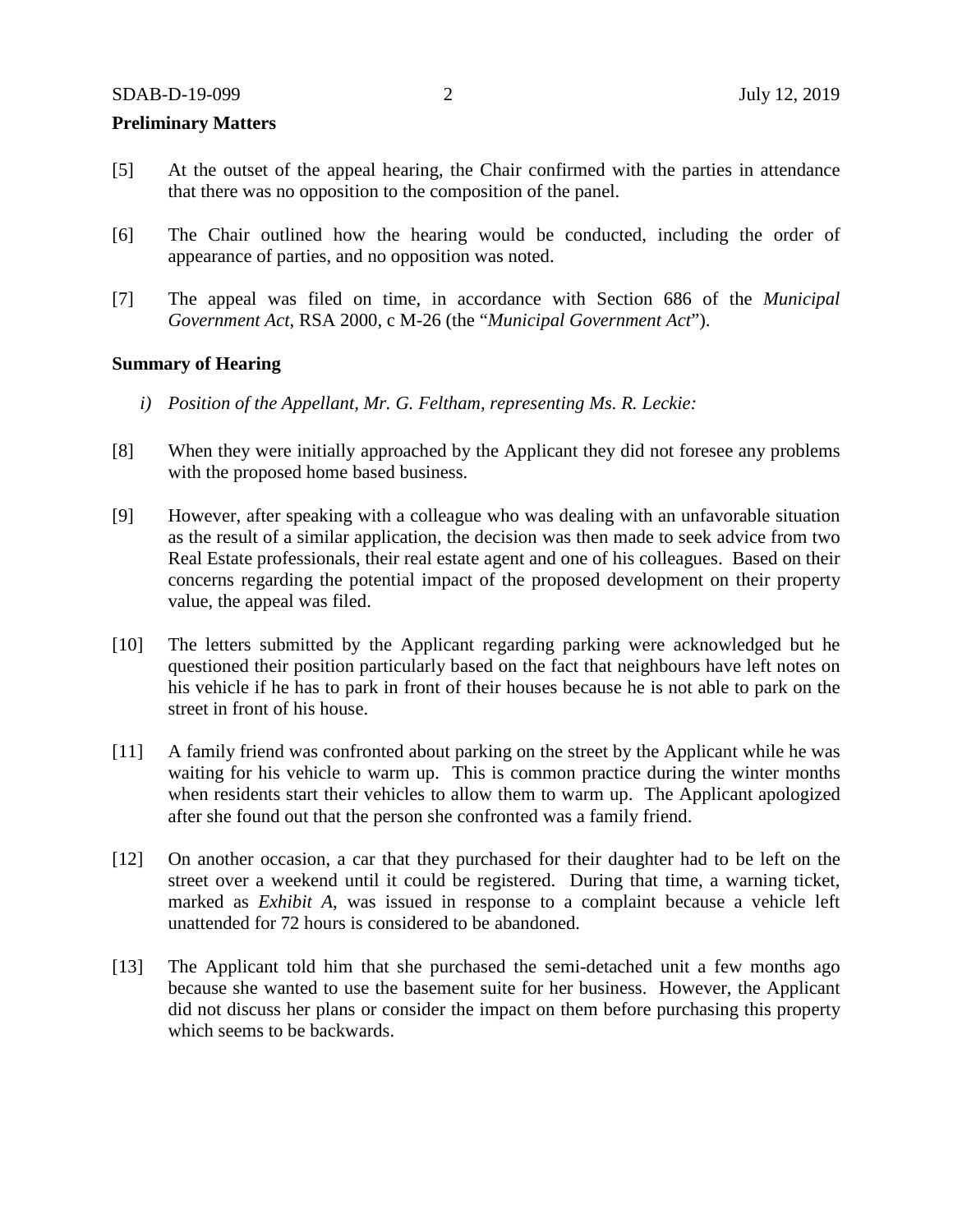- [14] He questioned the fact that her real estate agent did not advise her to discuss the proposed plan in an attempt to obtain their approval as owners of the other half of the semidetached house. It was his opinion that the same amount of approval would not be required if the proposed home based business was to be located in a single detached house.
- [15] A letter regarding the possible impacts of the proposed home based business received from their real estate agent was submitted to the Board. They were living in their half of the semi-detached before the Applicant purchased the other dwelling unit.
- [16] Infills were being built on the other side of the street and their agent advised them not to list their house until the infill developments were completed. When he found out that a Major Home Based Business permit had been issued next door, he voiced concern that they would be forced to reduce their selling price because of the signage and increased traffic that had the potential to create safety issues.
- [17] Potential buyers could also use the situation to low ball their offer or simply refuse to view the property which would limit the number of perspective buyers.
- [18] Clients of the proposed business may cross over their front yard in order to reach the front door of the subject site.
- [19] A second opinion obtained from another real estate agent who works with professional developers was also submitted. She highlighted the fact that the property is zoned RF3 which only permits a Minor Home Based Business. A Major Home Based Business is a Discretionary Use. The proposed development does not conform to the regulations for a Minor Home Based Business because of the signage and how it affects the curb appeal of their house.
- [20] If their home is for sale and potential buyers see signage for the business next door, they may not even bother viewing the property. Allowing signage for the business also negatively impacts curb appeal.
- [21] The other major concern is the aggravation that having a business operating next door will cause. Customers coming and going from the business will make it uncomfortable to use the amenity space in their front yard.
- [22] As stated by their real estate agent: "It would be irresponsible for the Appeal Board to allow the growing business and prosperity of the Homeowner in 9517 – 71 Avenue NW to take precedent over the Homeowner in 9515 – 71 Avenue." Both owners should be treated equally in order to ensure that the use and enjoyment of their house is preserved. The viability of the proposed business with customers coming and going from the site should not be placed above their interests.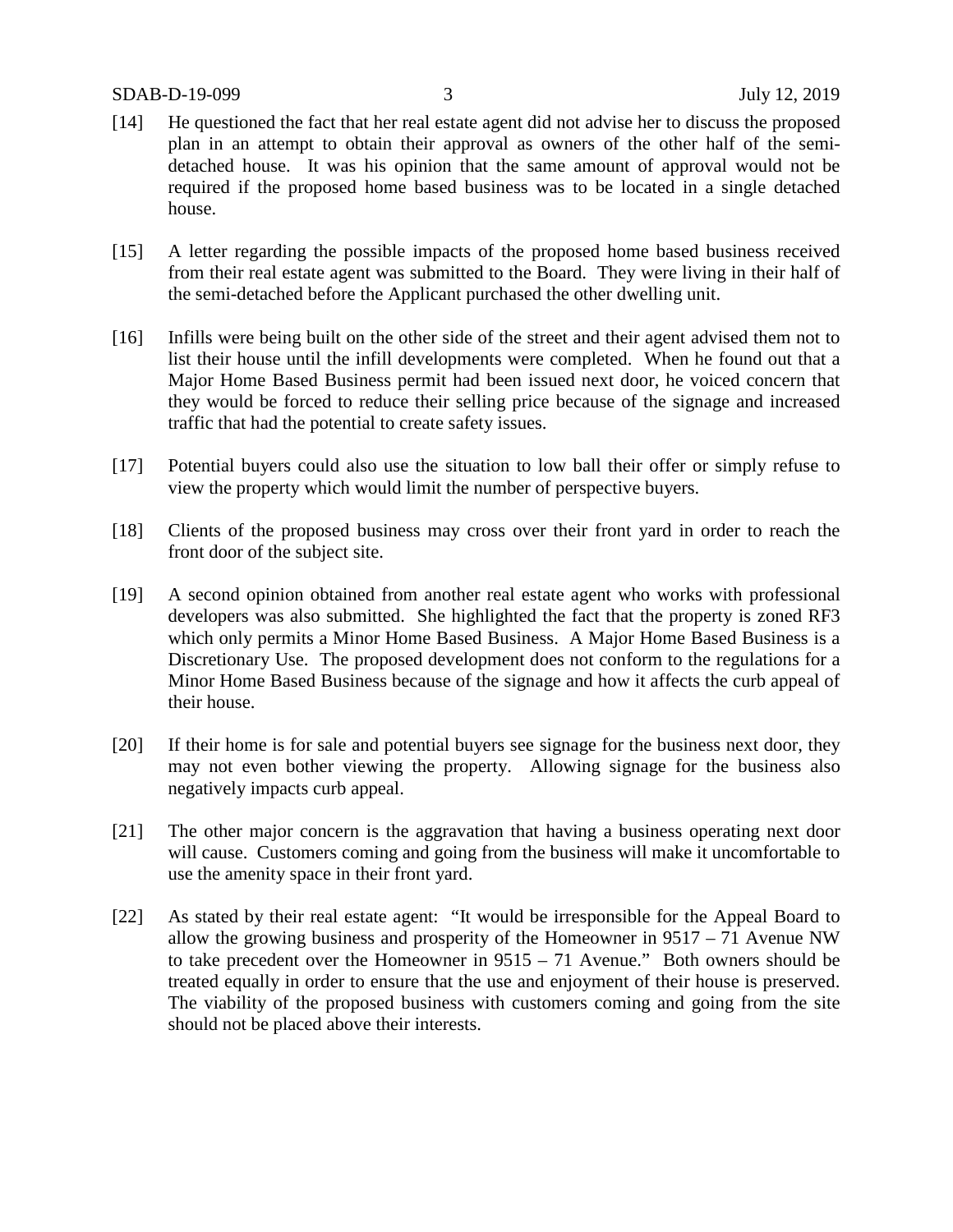## SDAB-D-19-099 4 July 12, 2019

- [23] Mr. Feltham referred to the letter from the Applicant's real estate agent. He assumed based on the comments provided, that the agent was under the assumption that the proposed development is a Minor Home Based Business, not a Major Home Based Business. He agreed with the information provided regarding the number of property sales in the neighbourhood and noted that 90 percent of the sales are for Single Detached Houses which will not be impacted in the same way by the proposed business.
- [24] If the Respondent had purchased a Single Detached House an appeal would not have been filed because it would not have the same impact as approving a business in a housing unit that is shared.
- [25] Their agent may have been dealing with property owners that were operating Minor Home Based Businesses which do not generate the same amount of pedestrian and vehicular traffic. He often works from his house as do several of his friends but clients never come to their house which is a totally different situation. He is respectful of his neighbours and would never want to cause them concern.
- [26] It was noted that all of the support letters submitted by the Applicant were provided by neighbours who live in single detached houses and will not be impacted in the same way.
- [27] He reiterated that the use and enjoyment of their front yard will be lost because people will be coming and going from the subject site.
- [28] As per the *Edmonton Zoning Bylaw,* there shall be no exterior display or advertisement other than an identification plaque or Sign a maximum of 20 centimeters by 30.5 centimeters in size located on the Dwelling. However, a sandwich board sign is located on the Applicant's property.
- [29] As per the *Edmonton Zoning Bylaw*, the Major Home Based Business shall not generate pedestrian or vehicular traffic, or parking, in excess of that which is characteristic of the Zone in which it is located. The proposed business will increase traffic and parking by six vehicles every business day.
- [30] As per the *Edmonton Zoning Bylaw*, the Major Home Based Business shall not change the principal character or external appearance of the Dwelling or Accessory buildings. The business sign and increased traffic change the principal character and appearance of the Dwelling.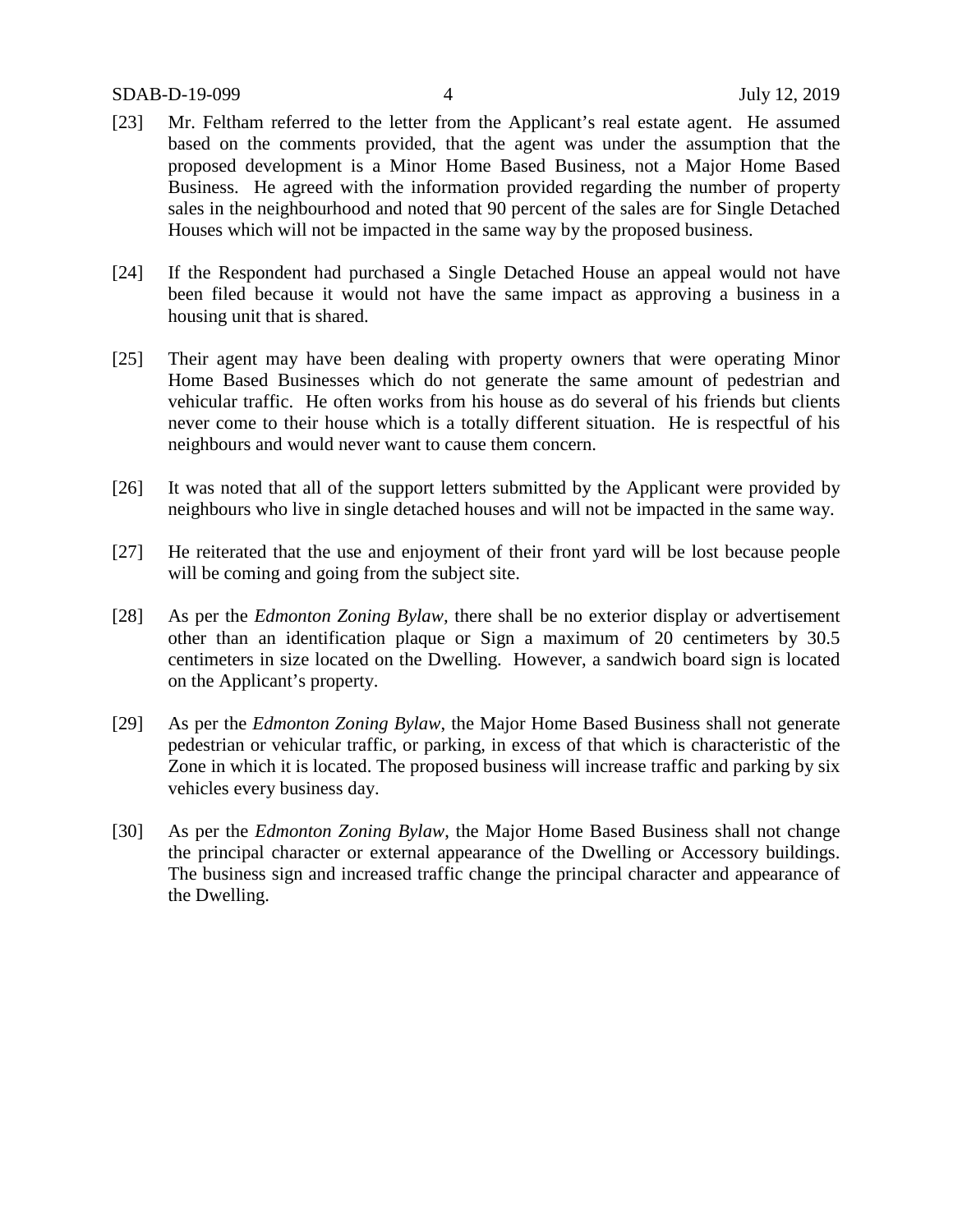- [31] Ms. Leckie sent an email to the Development Officer asking what was meant by the statement that a Major Home Based Business shall not generate pedestrian or vehicular traffic, or parking, in excess of that which is characteristic of the Zone in which it is located. The Development Officer responded "the major home based business shouldn't create more traffic than would be normal for that neighbourhood. For instance, a commercial development has several cars going in and out all day long. A home based business should not generate this kind of traffic." Based on the information provided by the Applicant about the proposed number of client visits this business will generate traffic that is not normal for the neighbourhood.
- [32] The Board should not allow a business to prosper and take precedence over their property. All properties should be treated equally because your home is a place to enjoy down time and relax. They have invested both financial and emotional equity into their home.
- [33] Mr. Feltham provided the following information in response to questions from the Board:
	- a) They have a secondary suite but it is not used as a rental unit. The Applicant has a secondary suite that will be used for the proposed business.
	- b) There is a bench located in close proximity to the trees in their front yard where they often sit to read. People coming to the business can stop to ask for directions which will affect their enjoyment of the front yard.
	- c) He acknowledged that the size of signage is regulated by conditions imposed on the development permit but expressed concern that the sign may have only been removed from the site because of the appeal.
	- d) He works from home regularly and his wife does contract work which often allows her to work from home as well.
	- e) They would like to sell their house in the next 8 to 12 months.
	- f) Both units have a two car garage at the rear.
	- g) He was asked whether the proposed hours of operation, 10 a.m. to 6 p.m. Monday to Friday, lessen any potential impacts on the parking. During the day, parking will be less of a problem, but from 3:30 p.m. to 6:00 p.m. parking issues will increase. Parking also varies on different days of the week and the ongoing infill development brings workers into the neighbourhood who all require parking.
	- h) If someone is coming to look at their property and they see the business sign, they may not even look at the property. Even if they don't care about the business, the fact that the business is there can be used to their advantage to "low-ball" an offer. They will pay on the equity value of their house.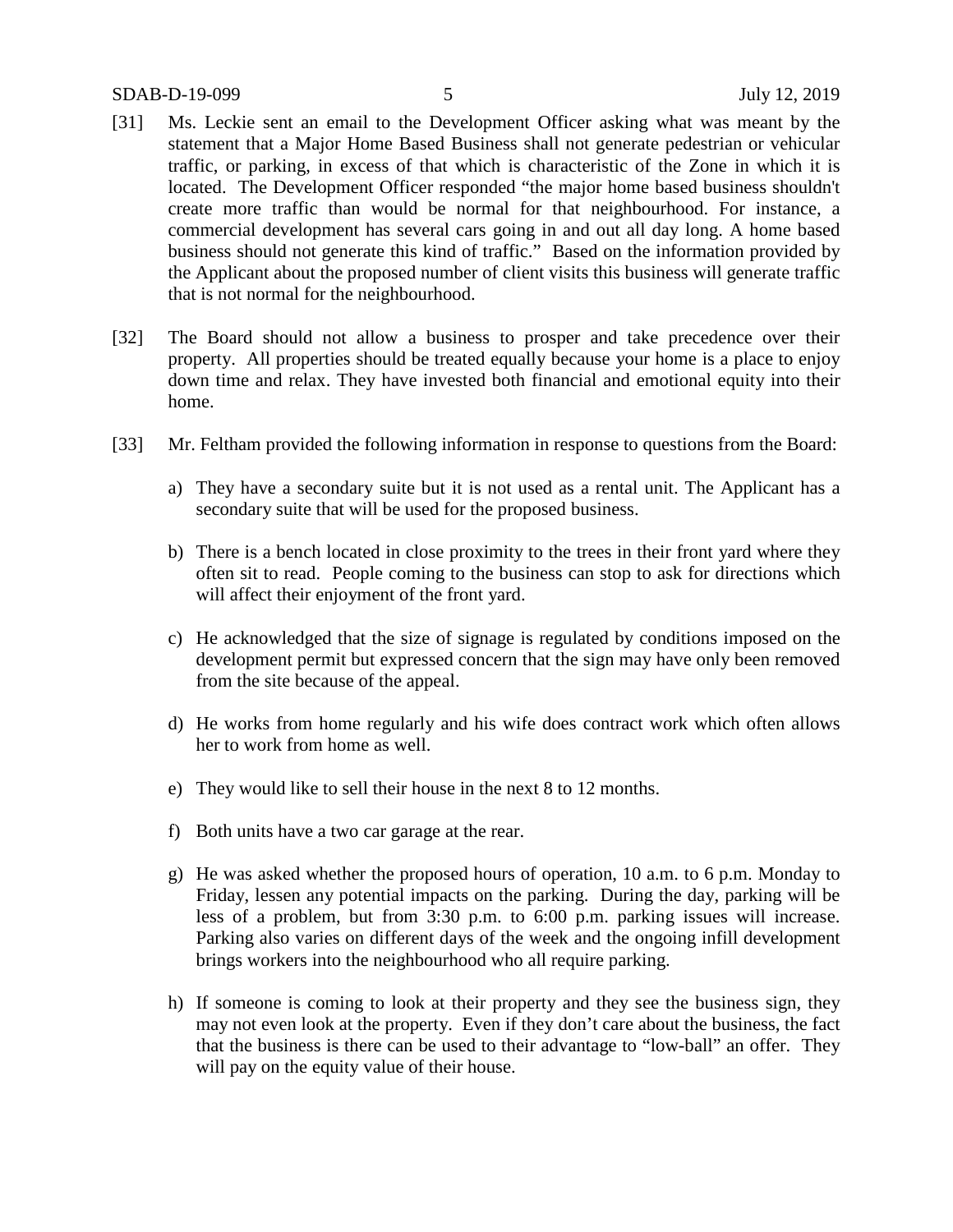- k) They were advised that the suites in the basements of both semi-detached houses cannot be occupied because they do not comply with fire regulations. He questioned whether or not locating the proposed business in the basement suite required compliance with fire code regulations.
- *ii) Position of the Development Officer, Ms. C. Potter*
- [34] The Development Authority did not appear at the hearing and the Board relied on Ms. Potter's written submission.
	- *iii) Position of the Respondent, Ms. A. Yacyshyn, accompanied by her Legal Counsel, Mr. J. Redman:*
- [35] Ms. Yacyshyn has been a Registered Massage Therapist for four years.
- [36] She has worked in a clinical setting and from other houses in the City with both a Minor and Major Home Based Business permit. She has never experienced any problems operating her business from these locations.
- [37] Her prior residence was a rented duplex and letters of support have been provided by the attached neighbour as well as another neighbouring property owner.
- [38] The hours of operation are 10 a.m. to 6 p.m. It is not physically possible to work for 8 hours a day, five days a week or to see more than five clients per day. She works Monday and Wednesday 12:00 p.m. to 6:00 p.m. and does not work on weekends. The hours of operation allow her some flexibility.
- [39] Many of her clients have been referred by family and friends and have been with her since she began practicing. Most of her clients are between the ages of 30 and 45 and include professionals, artists, and healthcare professionals and she does not see walk-ins. All of her clients have to make an appointment using a valid credit card. It was her opinion that this practice should eliminate any concerns about strangers coming to her property.
- [40] A 30 minute break is scheduled between clients, which provide enough time to answer clients' questions, rebook appointments and ensure that the clients have left the house before the next client arrives.
- [41] There is no waiting area and she does not have any plans to hire employees or expand her practice.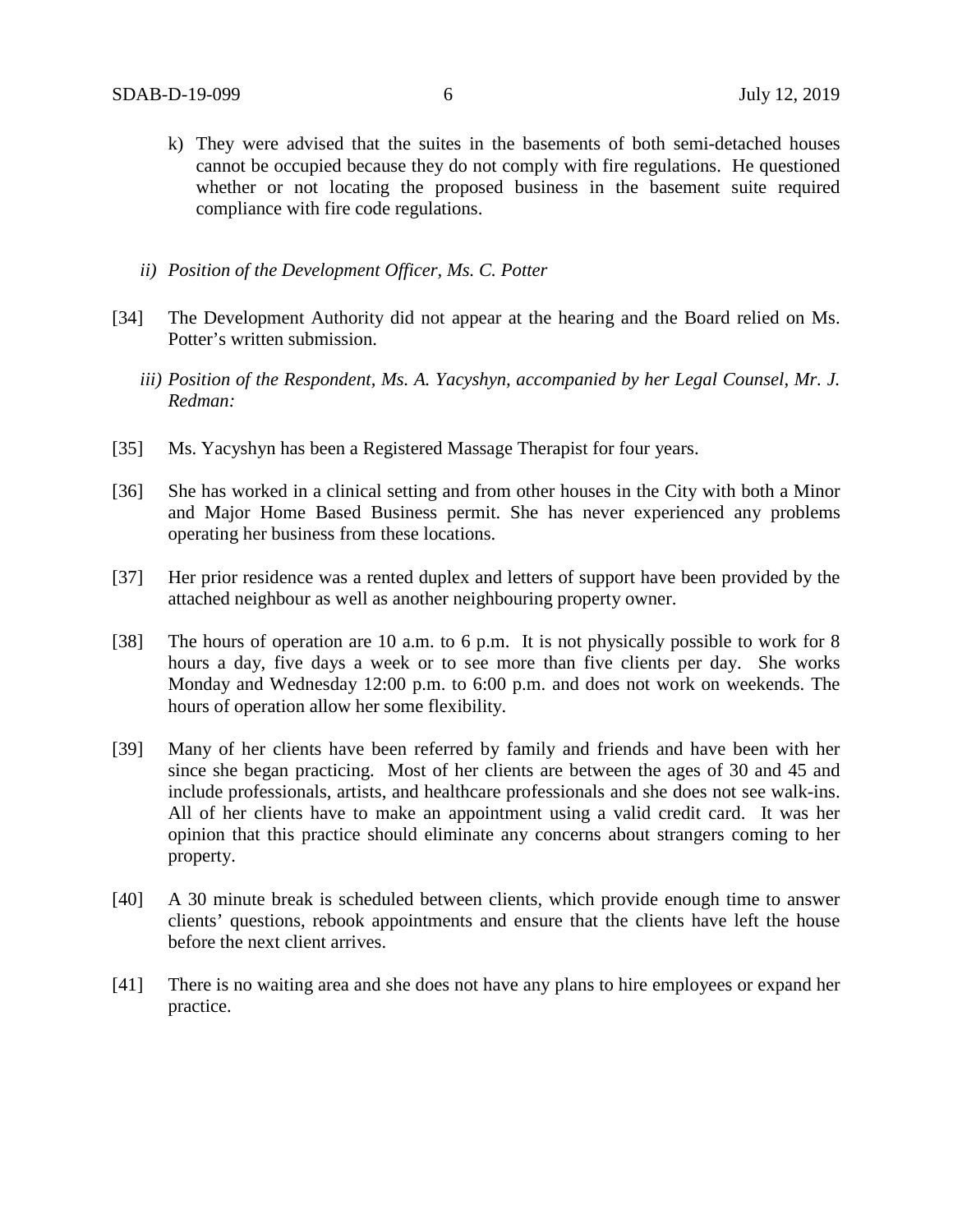## SDAB-D-19-099 7 July 12, 2019

- [42] This is first of all her personal residence and she does not want to do anything that would jeopardize safety or security for herself or her neighbours. This property was selected based on her desire to work from home. After living in the house, she determined that the basement was not the appropriate location to operate her business because it was cold and uncomfortable. The house has four bedrooms and a den and she plans to operate her business from the den on the main floor.
- [43] There is one bedroom and a washroom in the basement but it is not considered a legal secondary suite.
- [44] There is a double garage located at the rear of the property. She owns one vehicle and it is completely possible that her clients could park inside the garage.
- [45] Panoramic photographs of the street parking that were taken at different times of the day were referenced to illustrate that quite a few spaces were available. It was acknowledged that residents want to have the ability to park in front of their houses and she is willing to take steps to ensure that her client will not prevent that from happening.
- [46] She will comply with the condition that limits the size of any signage for her business. She is empathetic to the concerns of her neighbours and has removed the placard sign from her property. The sign was used mainly to help her exiting clients find her new location.
- [47] She canvassed the neighbours and provided an overview of her business. She received 12 signatures of support and five letters of support. The majority of neighbours were receptive to the operation of her business and some wanted more information on becoming clients.
- [48] Letters of support were also submitted from neighbours who resided close to her business while it was operating from another site in the city.
- [49] A level of care and support can be provided to her clients when working from her home that cannot be achieved in a clinical setting. She works extensively with clients from the LBTGQ community as well as clients with mental health issues. Stress for these clients can be alleviated simply by the fact that they do not have to attend a public clinic. Treatment options that can be offered from her home are not available in a traditional clinical setting.
- [50] She does not want to upset her neighbours or devalue their property and is willing to make compromises to ensure that their concerns are addressed.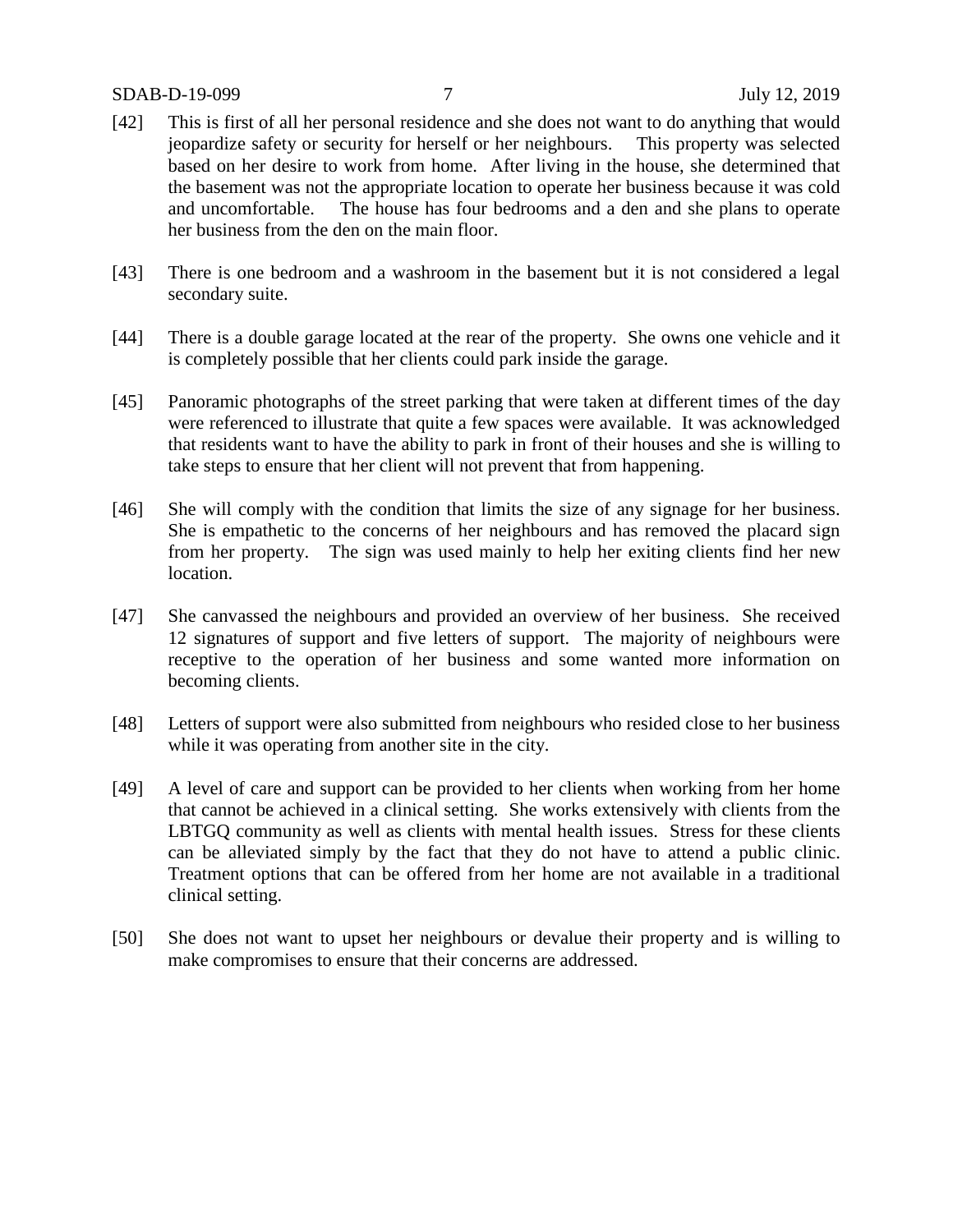- [51] It was Mr. Redman's opinion that the Appellant submitted opinion evidence from real estate professionals and he cautioned the Board not to place too much weight on that evidence.
- [52] Ms. Yacyshyn provided the following information in response to questions from the Board:
	- a) There is no overlap of customers. She sees five clients per day, which is not a massive store front business.
	- b) If her clients park in the garage, they would access the house from the rear yard which is fenced.
	- c) Her clients will not be cutting across the front yard of the house because there is mature landscaping between her front yard and the Appellant's front yard.
	- d) Traffic will be minimal as many of her clients use public transit.
	- e) She provided letters of support. One adjacent property owner (the property to the west) indicated that they did not want to get involved. She went out on three different occasions but was still not able to speak to all of the neighbours. No one that she spoke to objected to her business. She left an information package with contact information for those neighbours that she was not able to speak to directly.

## *iv) Rebuttal of the Appellant*

- [53] Mr. Fletham indicated that he would be comfortable if clients parked in the Applicant's garage and accessed the house from the rear.
- [54] The larger sign is not being used now but it could be used by the Applicant again in the future.
- [55] At this point, the Chair reiterated that the condition imposed on the approved Development Permit regulates the size of the sign that can be used.
- [56] Based on the fact that the Applicant previously operated her business from another semidetached house in the City, he questioned why the Applicant did not realize how important it was to discuss her plans and obtain their support before proceeding with the development permit application. He suggested that her previous neighbour may not have been pursuing the sale of their property.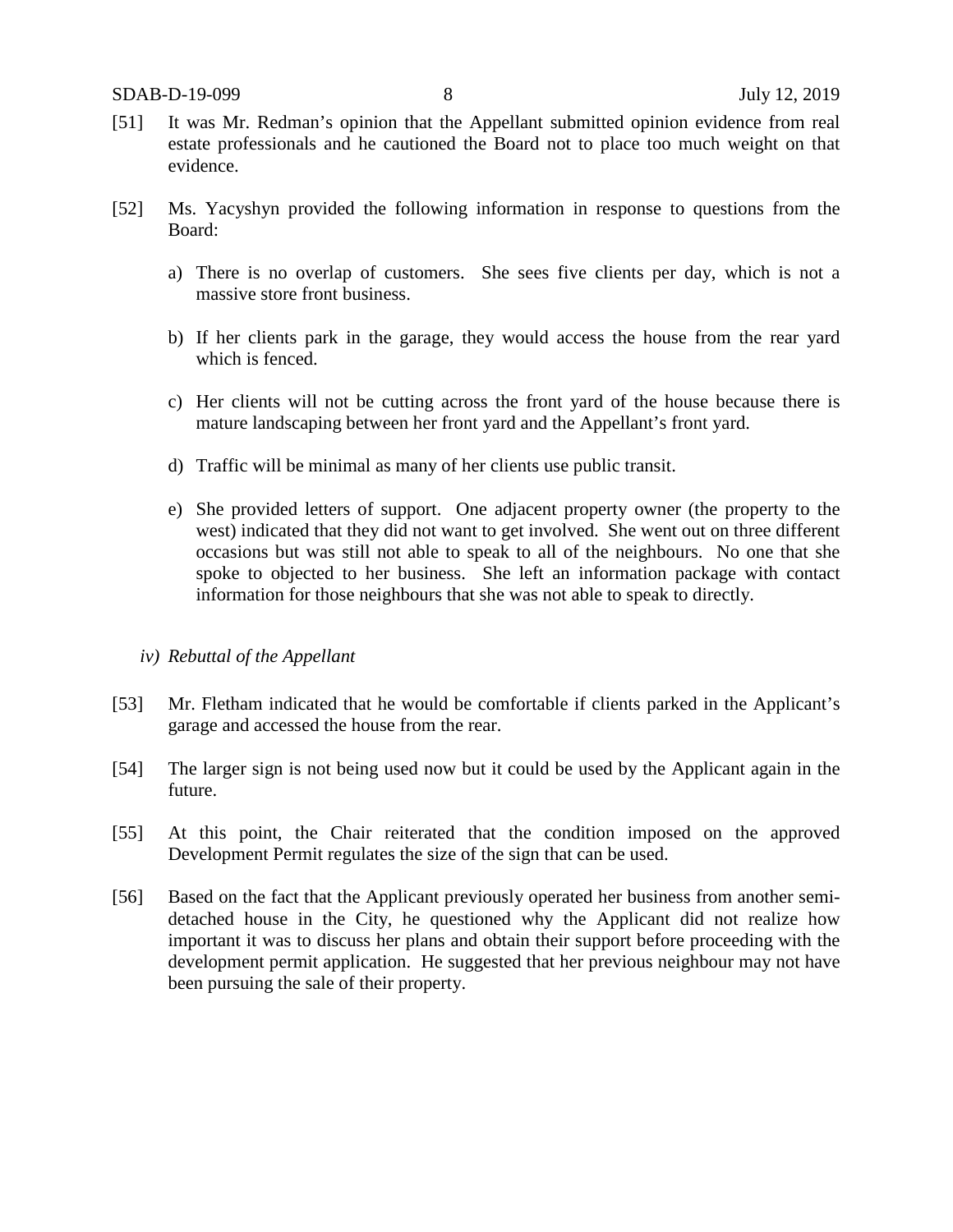## **Decision**

[57] The appeal is **DENIED** and the decision of the Development Authority is **CONFIRMED**. The development is **GRANTED** as approved by the Development Authority, subject to the following **CONDITIONS**:

Unless otherwise stated, all references to "section numbers" refer to the authority under the *Edmonton Zoning Bylaw #12800*, as amended.

- 1. The business owner must live at the site. The business use must be secondary to the residential use of the building and shall not change the residential character of the Dwelling or Accessory Building (Section 7.3(7)).
- 2. There shall be no exterior display or advertisement other than an identification plaque or sign a maximum of 20 cm  $(8)$  x 30.5 cm  $(12)$  in size located on the dwelling (Section 75.1).
- 3. The Major Home Based Business shall not generate pedestrian or vehicular traffic, or parking, in excess of that which is characteristic of the Zone in which it is located (Section 75.3).
- 4. There shall be no non-resident employees or business partners working on-site.
- 5. There shall be no more than 5 visits associated with the business per day. Clients visit must be by-appointment only and appointments shall not overlap.
- 6. Hours of operations must be between 10 AM and 6 PM from Monday to Friday.
- 7. There shall be no outdoor business activities, or outdoor storage of material or equipment associated with the business (Section 75.5).
- 8. No offensive noise, odour, vibration, smoke, litter, heat or other objectionable effect shall be produced.
- 9. The business use must maintain the privacy and enjoyment of adjacent residences and the characteristic of the neighborhood.
- 10. All parking for the Dwelling and Home Based Business must be accommodated on site unless a parking variance has been granted for this Major Home Based Business.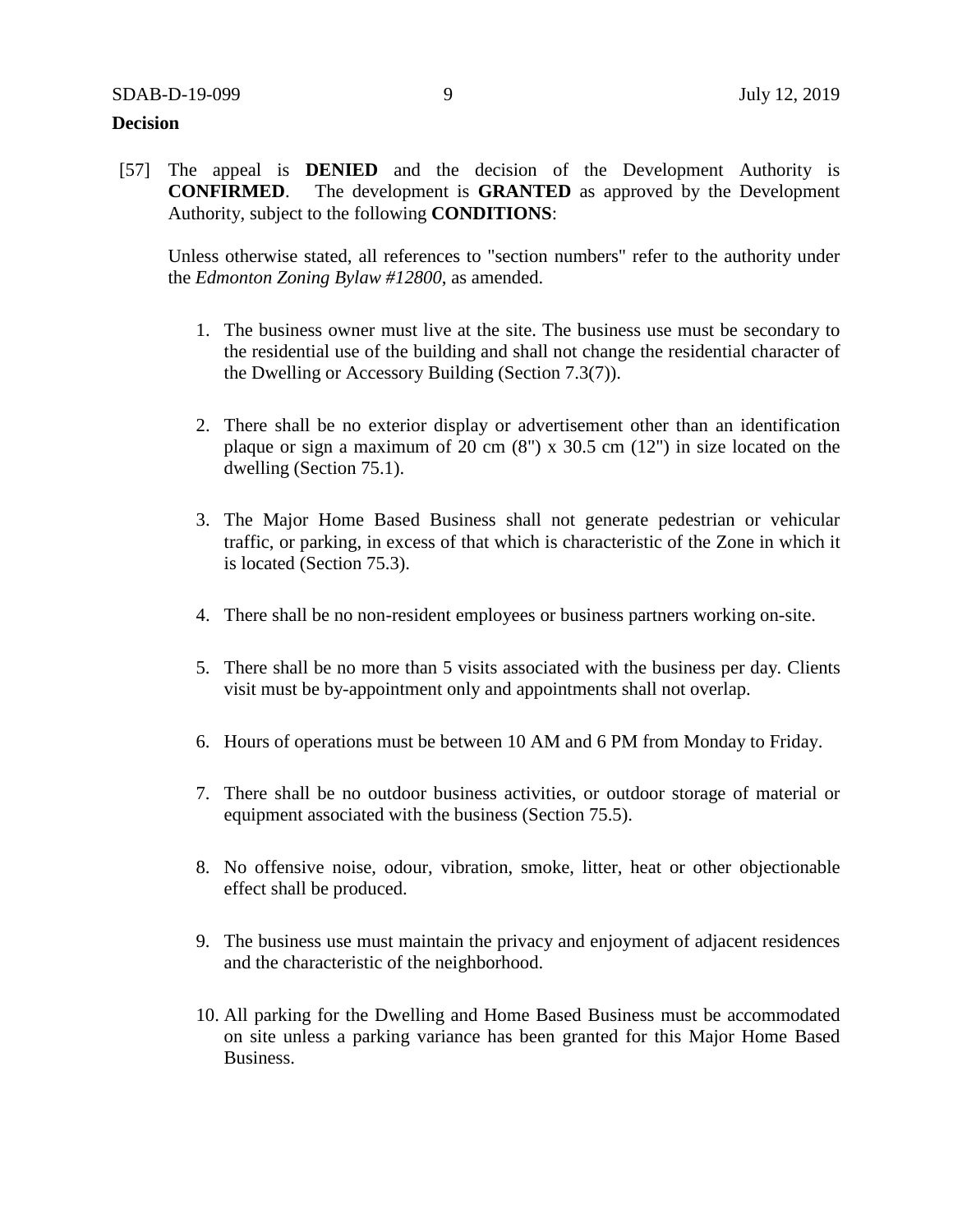- 11. This Development Permit may be cancelled at any time if the Home Based Business as stated in the Permit Details changes (Section 17.2).
- 12. This approval is for a five year period from the date of this decision. A new Development Permit must be obtained to continue to operate the business from this location. This Development Permit expires on \*\*\*\*July 12, 2024\*\*\*\*.

## **Reasons for Decision**

- [58] A Major Home Based Businesses is a Discretionary Use in the (RF3) Small Scale Infill Development Zone. The Development Authority granted the Applicant a five year Development Permit to operate a Massage Therapy business from her house.
- [59] The Appellant appealed the granting of the permit, arguing primarily that the Major Home Based Business will increase the load on on-street parking, and will decrease the value of their residence (which is the other side of a semi-detached structure that houses both the Appellant and the Respondent).
- [60] No variances were requested or granted. The only issue before the Board is whether or not this Discretionary Use is reasonably compatible with existing land uses.
- [61] The Board finds that the proposed Major Home Based Business is reasonably compatible with existing land uses, and will only minimally impact the neighborhood, for the following reasons:
	- a) The hours of operation are from 10:00 a.m. to 6:00 p.m. on weekdays only, when based on the evidence provided, on-street parking is not in peak demand.
	- b) There are no employees in the business.
	- c) The development permit limits the business to five visits a day and requires that appointments do not overlap. The Board notes that a waiting room is not proposed or included in the development permit application.
	- d) There was substantial support for the proposed development in this neighbourhood.
	- e) There is sufficient onsite parking for the proposed business.
	- f) The Board finds that the traffic and parking impact of this Major Home Based Business will be minimal.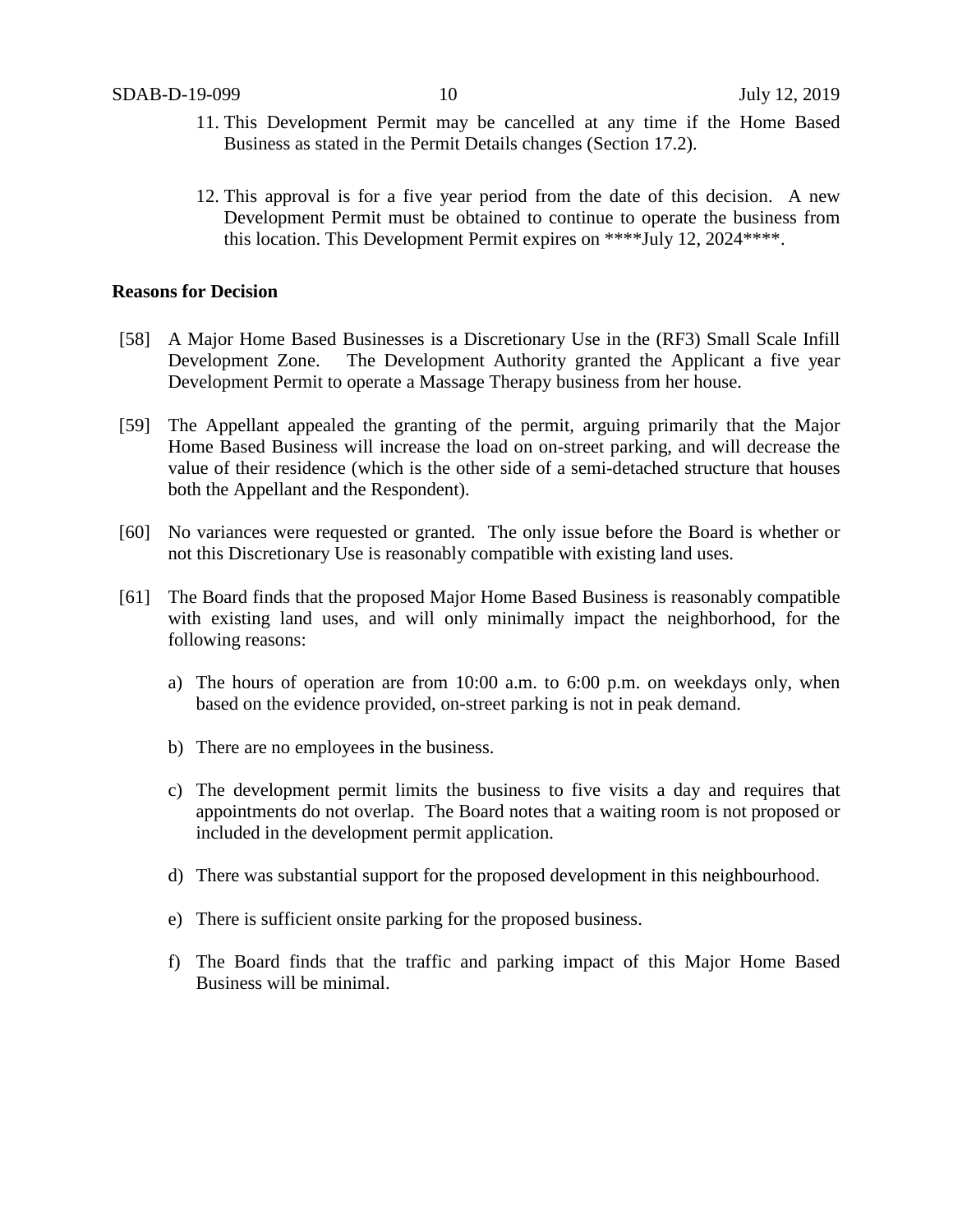- g) The Board does not find any cogent evidence to support the assertion that the Major Home Based Business will materially affect the value of the neighbouring parcel of land. No evidence from real estate appraisers was presented, and the letters from the realtors were overly general, did not address the specific nature of this development permit application, and were on the whole unconvincing.
- [62] For these reasons, the Board agrees with the assessment of the Development Authority and finds that the proposed Discretionary Use is reasonably compatible with existing surrounding land uses. Therefore, the appeal is dismissed.

Mr. I. Wachowicz, Chair Subdivision and Development Appeal Board

Board members in attendance: Mr. V. Laberge, Ms. S. LaPerle, Mr. R. Hobson, Ms. L. Gibson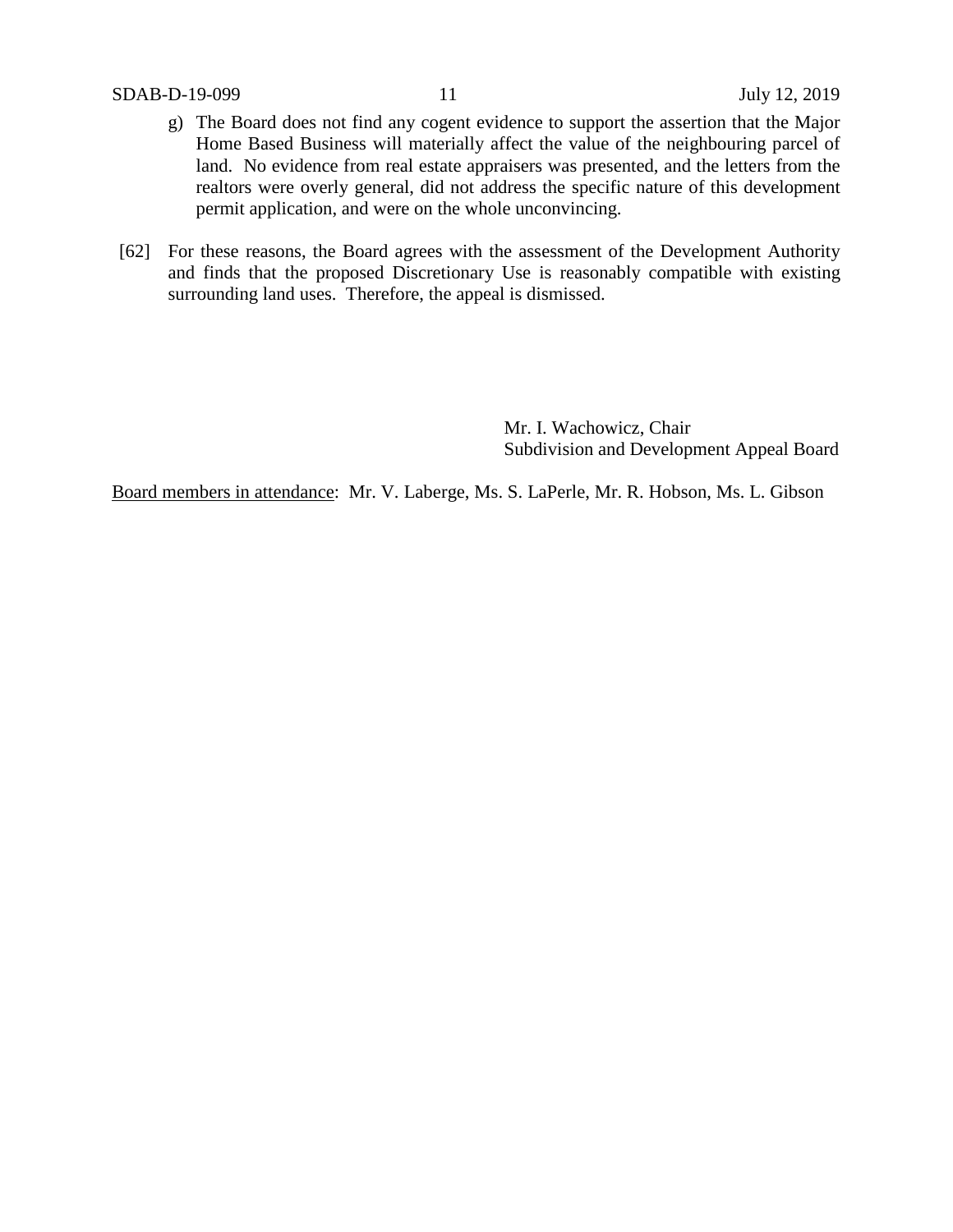

Date: July 12, 2019 Project Number: 301374010-001 File Number: SDAB-D-19-100

# **Notice of Decision**

[1] On June 27, 2019, the Subdivision and Development Appeal Board (the "Board") heard an appeal that was filed on May 14, 2019. The appeal concerned the decision of the Development Authority, issued on April 25, 2019, to refuse the following development:

# **To construct a two-Storey Garden Suite (main floor garage 7.32 metres by 12.19 metres, second floor Garden Suite 7.06 metres by 12.19 metres), existing without permits**

- [2] The subject property is on Plan 2938HW Blk 16 Lot 6, located at 7222 119 Street NW, within the RF1 Single Detached Residential Zone. The Mature Neighbourhood Overlay and McKernan/Belgravia Station Area Redevelopment Plan apply to the subject property.
- [3] The following documents were received prior to the hearing and form part of the record:
	- Copy of the Development Permit application with attachments, proposed plans, and the refused Development Permit;
	- The Development Officer's written submissions;
	- The Appellant's written submissions; and
	- Four online responses in opposition to the proposed development.
- [4] The following exhibits were presented during the hearing and form part of the record:
	- Exhibit  $A Appellant's Submission$

# **Preliminary Matters**

- [5] At the outset of the appeal hearing, the Chair confirmed with the parties in attendance that there was no opposition to the composition of the panel.
- [6] The Chair outlined how the hearing would be conducted, including the order of appearance of parties, and no opposition was noted.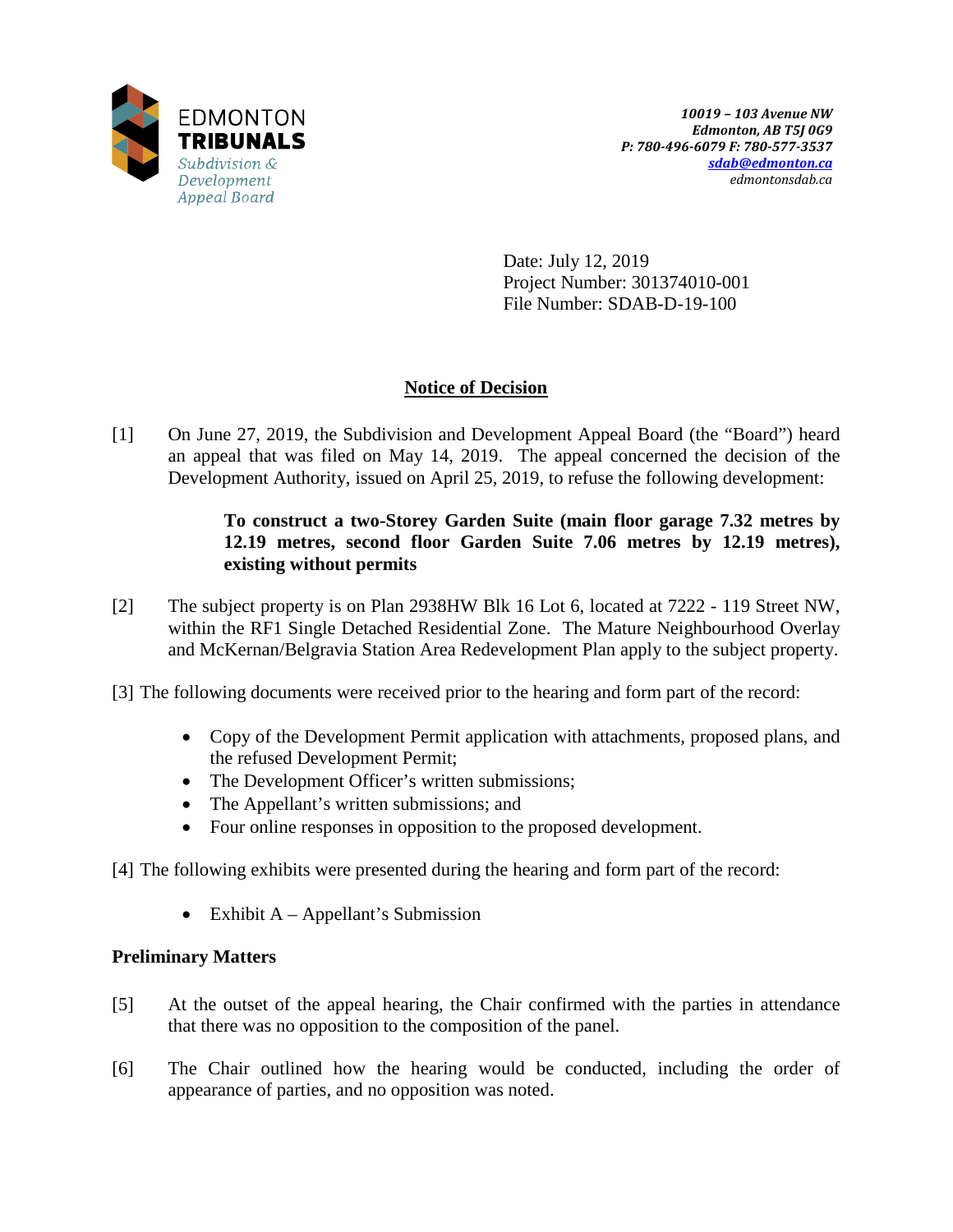[7] The appeal was filed on time, in accordance with Section 686 of the *Municipal Government Act*, RSA 2000, c M-26 (the "*Municipal Government Act*").

### **Summary of Hearing**

- *i) Position of the Appellant, Mr. M. Hundert, representing MH Project Planning Ltd. and the property owner, Mr. M. Castro-Wunsch:*
- [8] The Garden Suite is a Permitted Use in the (RF1) Single Detached Residential Zone as is the detached garage that was approved on September 28, 2011. A Building Permit was also issued on August 16, 2012.
- [9] The approved Development Permit for the garage specified a building footprint of 12.19 metres by 7.32 metres. As constructed, the garage measures 12.19 metres by 7.32 metres and is located 1.0 metre from the north property line.
- [10] The garage includes three vehicular parking spaces accessed by corresponding overhead doors. The garage has not been nor is it currently being used as a Dwelling.
- [11] Subsequently, in January 2019, a development permit application was made to "Leave as Built a Garden Suite" located above the previously approved garage. This application was refused for four reasons. As stated in the scope of application for the development permit, the main floor garage is 12.19 metres by 7.32 metres which is consistent with the approved development permit for the construction of the garage as it exists. Both the Applicant and the Development Officer are in agreement on this point.
- [12] However, the scope of application describes the development as a "two-storey Garden Suite." It was his opinion that this description is incorrect and does not accurately represent the existing vehicular use of the entire main floor of the garage. The only exception to the vehicular-related use of the main floor is the dedicated entry and stairwell leading to the second floor and a small mechanical space under the stairwell to accommodate a furnace and hot water tank for the Garden Suite.
- [13] A variance is required in the side yard setback and eave projection into the north side yard. The 1.0 metre side setback from the north property line is in accordance with the approved Development Permit that was issued for the garage. There is no practicable way to achieve the greater setback required by the Garden Suite in a situation of an existing garage. The property owner who shares this property line does not object to the reduced side setback nor the distance to the eaves from his property.
- [14] He respectfully disagreed with the Development Officer's calculation of the second floor area of the Garden Suite based on a review of the building drawings and section 87.3 of the *Edmonton Zoning Bylaw.* Based on his calculations, the floor area of the Garden Suite is 65.35 square metres. This calculation was arrived at by deducting the stairwell area as outlined in section 87.3 and an additional 11.71 square metres which is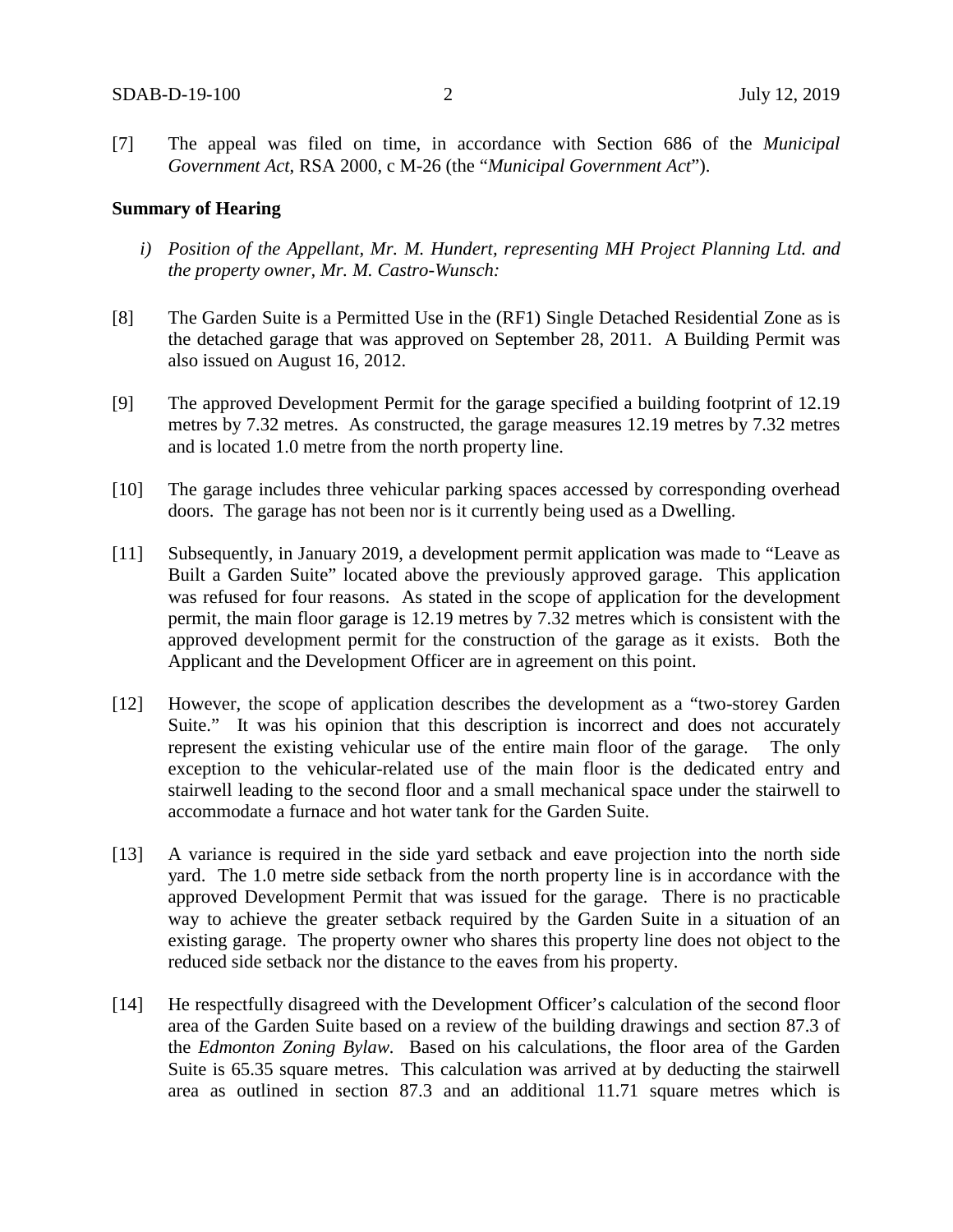inaccessible to the second floor because it coincides with the steeply pitched roof on the west side of the structure. This calculation accurately represents the total Floor Area of the Garden Suite because no part of the main floor of the garage contributes to the floor area of the Garden Suite. Therefore, the total floor area is well under the maximum allowed 130 square metres pursuant to section 87.3(b).

- [15] He acknowledged that a floor area of 65.35 square metres is greater than the permitted maximum of 50 square metres pursuant to section 87.3(c) of the *Edmonton Zoning Bylaw.* However it is representative of the large, house sizes in the surrounding community*.*
- [16] The original housing stock in this neighbourhood is being replaced by much larger houses. Photographs of existing garages along the rear lane were referenced, including a large four car garage which what appeared to be a second storey living space as well as the house and detached garage on the immediately adjacent property. The house and garage are finished with dark siding which creates an imposing massing effect.
- [17] This neighbourhood is in transition and the trend is to replace the original small houses with much larger houses and garages.
- [18] Elevations of the garage and the Garden Suite were referenced to illustrate that the elevation of the Garden Suite is approximately 3 feet higher to the peak and that the garage has been sited according to the approved plans. The massing impact of both is very similar when viewed from the lane or from neighbouring properties.
- [19] A significant number of property owners who reside within 60 metres of the subject site were canvassed. The majority of property owners, including the two most affected property owners, do not object to leaving the Garden Suite as it exists.
- [20] It was noted that two property owners who originally signed in support now oppose the development.
- [21] The main floor of the garage does not provide any dwelling or parking space for the Garden Suite.
- [22] The existing garage and Garden Suite are in keeping with the size and character of the neighbourhood, including the larger structures that have been built on the property to the south and at other locations along the rear lane.
- [23] The garage was built in accordance with the development permit application that was approved in 2011. The foundations were poured in compliance with the approved drawings. Subsequently the property owner decided to construct the garage with a second storey Garden Suite. The adjacent property owner to the north has provided support to leave the garage as it exists.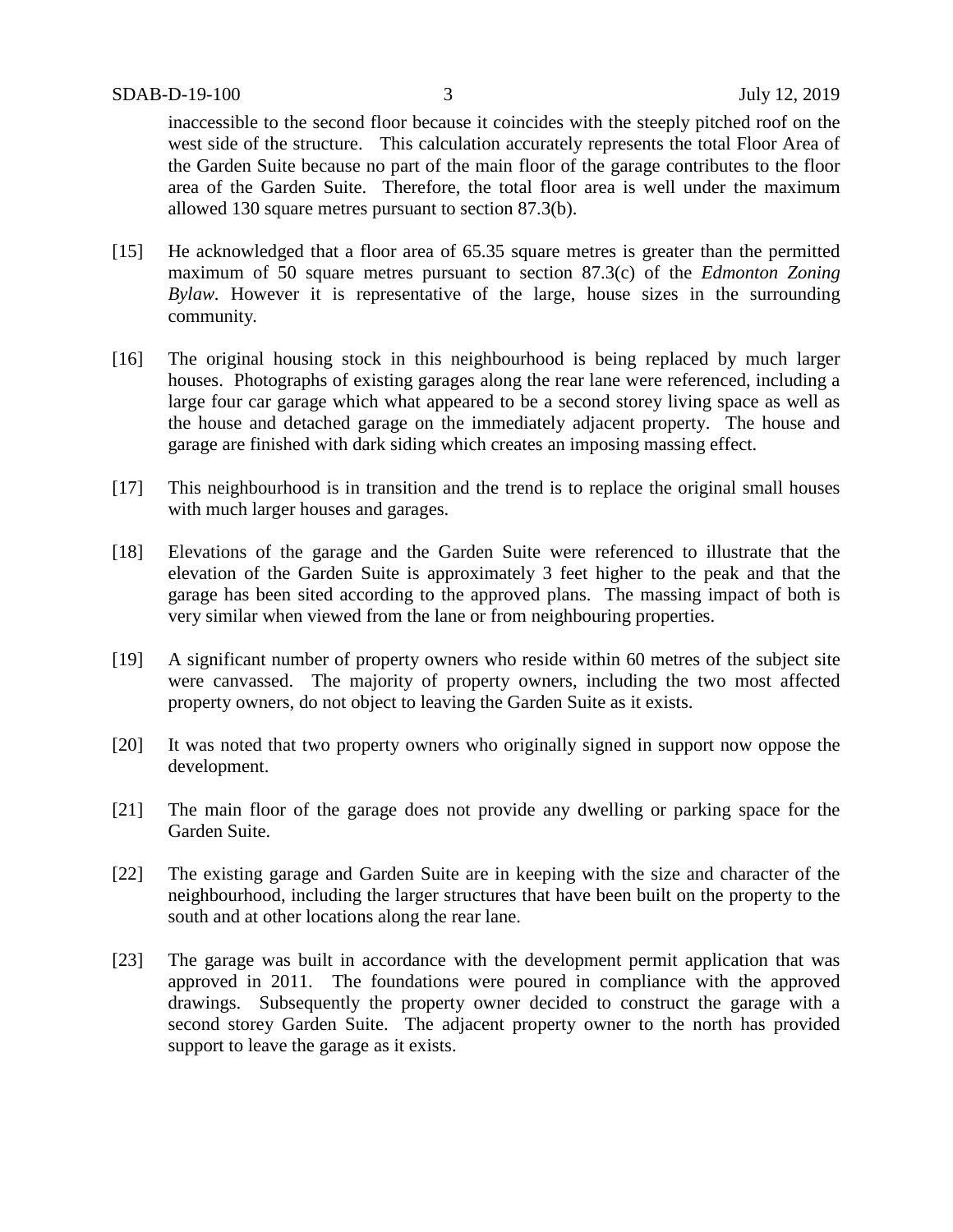- [24] Mr. Hundert and Mr. Castro-Wunsch provided the following information in response to questions from the Board:
	- a) It was acknowledged that the garage does not comply with some of the conditions that were imposed on the development permit that was issued in 2011 but it was sited in accordance with the approved plans.
	- b) Footings for the garage were poured but then construction was delayed in anticipation of proposed amendments to the *Edmonton Zoning Bylaw* regarding the development of Garden and Garage Suites. Construction of the Garden Suite was completed approximately three years ago.
	- c) City Council recently amended the Floor Area requirements and increased the maximum allowable total Floor Area requirement from 120 square metres to 130 square metres.
	- d) The existing development is characteristic of this older neighbourhood where older houses are being replaced with larger houses and accessory buildings.
	- e) The garage is taller than the principal dwelling but a height variance is not required. The property owner intends to demolish the existing house and build a new house on the site. They plan to reside in the Garden Suite during this process.
	- f) The three parking spaces inside the garage are used by residents of the principal dwelling. A surface parking space is provided for the tenants of the Garden Suite.
	- g) Plumbing and electrical inspections have been completed by the City of Edmonton.
	- h) Mr. Castro-Wunsch acknowledged that he made a mistake by not applying for a development permit before the Garden Suite was built. He was trying to expedite the process because he planned to live in the Garden Suite while a new house was built on the site.
	- *ii) Position of the Development Officer, Mr. R. Zhou:*
- [25] Mr. Zhou provided the following information in response to questions from the Board.
- [26] It was acknowledged that the subject lot is large and can accommodate larger structures. However, Garden Suites are meant to be accessory to the principal dwelling and have to be consistent with other accessory structures. If there is no restriction on the maximum allowable floor area, potentially a structure could be built that is larger than what is allowed and the massing impact has to be considered. A Garden Suite is allowed to be two storeys and this structure is 6.2 metres high. The height in addition to the floor area creates a massing and visual impact for neighbouring properties.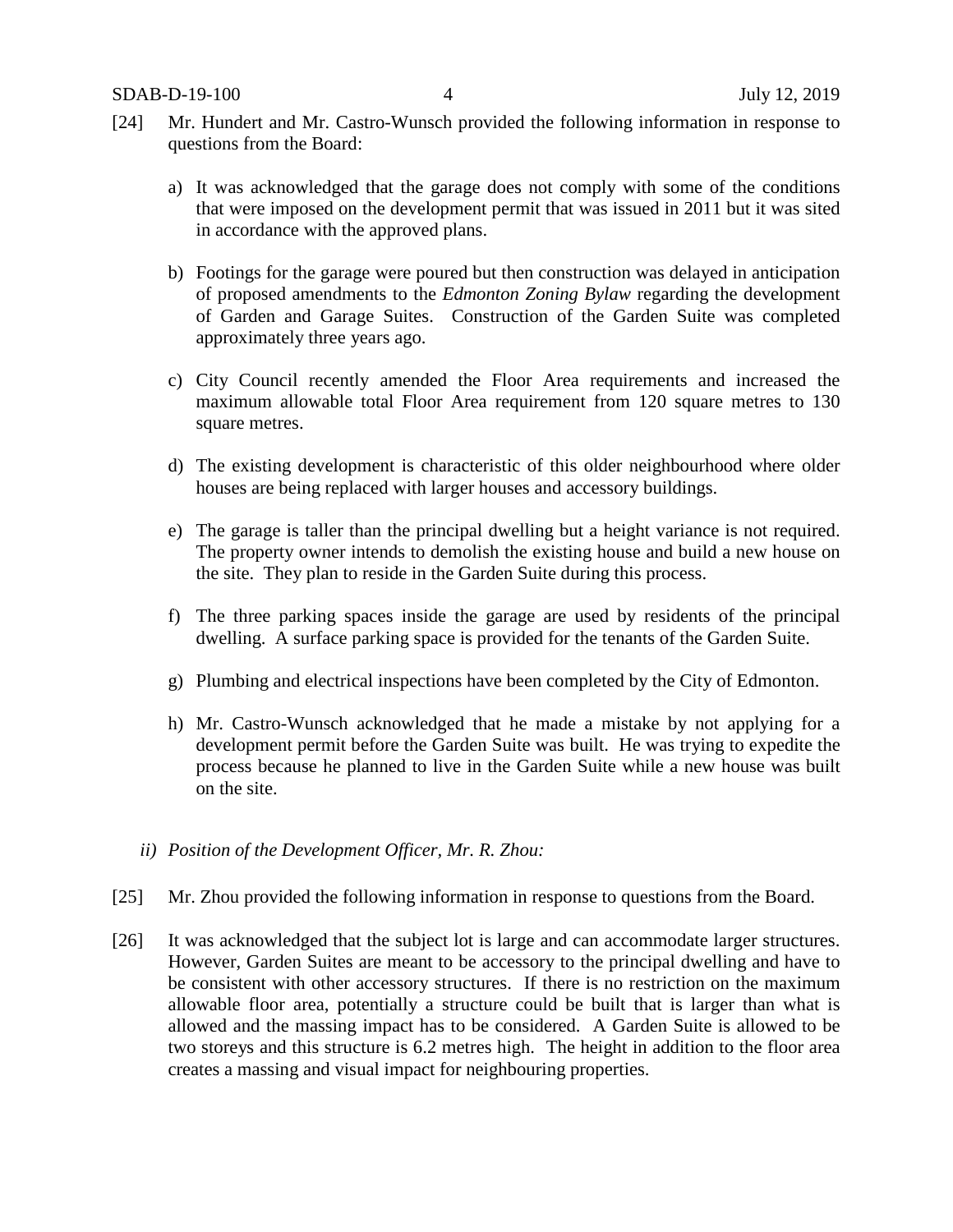SDAB-D-19-100 5 July 12, 2019

- [27] The structures appear to be very similar even with the added three feet to accommodate the Garden Suite.
- [28] There was an inquiry from a neighbour during the construction process.
- [29] The development permit that was approved in 2011 was for the construction of a three car garage, it did not include the development of a Garden Suite. The footprint of the building is the same, however, the garage is three feet higher and the roofline has been altered to accommodate the Garden Suite.
- [30] Floor Area is a defined term in the *Edmonton Zoning Bylaw* and requires everything inside the walls of the structure to be considered. Eaves are only allowed to project 0.6 metres into the side setback. This requirement is in line with the building code. The over projection of eaves can result in debris falling onto neighbouring properties.
	- *iii) Position of the Belgravia Community League:*
- [31] Mr. Huculak appeared on behalf of the Belgravia Community League. It was the decision of the Community League not to take a position regarding the proposed development.
- [32] However, the Community League is concerned about residents who circumvent the permitting process. In order to ensure that the process is fair, the Community League encourages residents to obtain the appropriate permits before commencing any construction.
- [33] He was glad to hear that the property owner regrets not applying for a development permit prior to building the Garden Suite.
- [34] He questioned why the inspection process did not identify the fact that a development permit had not been issued and expressed concern that the inspections were applied for after the fact.
	- *iv) Rebuttal of the Appellant:*
- [35] The inspections were done progressively and the final inspection would not have been finalized if this process had not been followed.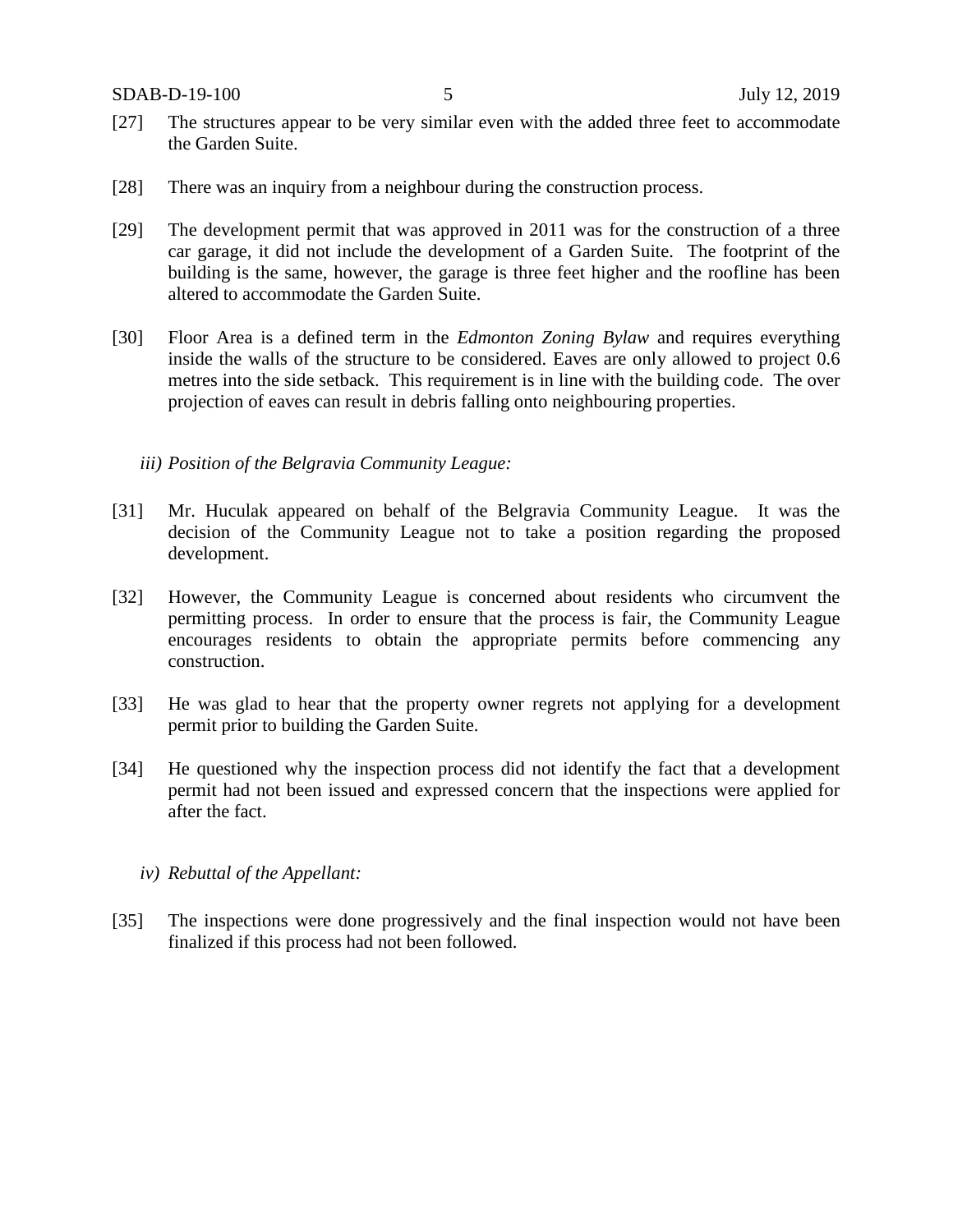## **Decision**

- [36] The appeal is **ALLOWED** and the decision of the Development Authority is **REVOKED**. The development is **GRANTED** as applied for to the Development Authority, subject to the following **CONDITIONS**:
	- 1. The development shall be constructed in accordance with the stamped and approved drawings.
	- 2. Only one of a Secondary Suite or Garden Suite may be developed in conjunction with a principal Dwelling. (Section 87.19).
	- 3. A Garden Suite shall not be allowed within the same Site containing a Group Home or Limited Group Home, or a Major Home Based Business and an associated principal Dwelling, unless the Garden Suite is an integral part of a Bed and Breakfast Operation in the case of a Major Home Based Business. (Section 87.21).
	- 4. Notwithstanding the definition of Household within this Bylaw, the number of unrelated persons occupying a Garden Suite shall not exceed three. (Section 87.20).
	- 5. The Garden Suite shall not be subject to separation from the principal Dwelling through a condominium conversion or subdivision. (Section 87.23).
	- 6. Façades facing a Lane shall have exterior lighting. (Section 87.17).
	- 7. The Garden Suite shall have a covered entrance feature over the main door. (Section 87.18).
	- 8. The driveway aisle shall be a minimum of 7.0 metres wide for 90 degree parking. (Section 54.2.4.a.vi).

#### ADVISEMENTS

- 1. The driveway access must maintain a minimum clearance of 1.5 metres all surface utilities.
- 2. Lot grades must match the *Edmonton Drainage Bylaw 18093* and/or comply with the Engineered approved lot grading plans for the area. Contact Lot Grading at 780-496- 5576 or lot.grading@edmonton.ca for lot grading inspection inquiries.
- 3. Unless otherwise stated, all above references to "section numbers" refer to the authority under the *Edmonton Zoning Bylaw 12800.*
- 4. An approved Development Permit means that the proposed development has been reviewed against the provisions of this bylaw. It does not remove obligations to conform with other legislation, bylaws or land title instruments including, but not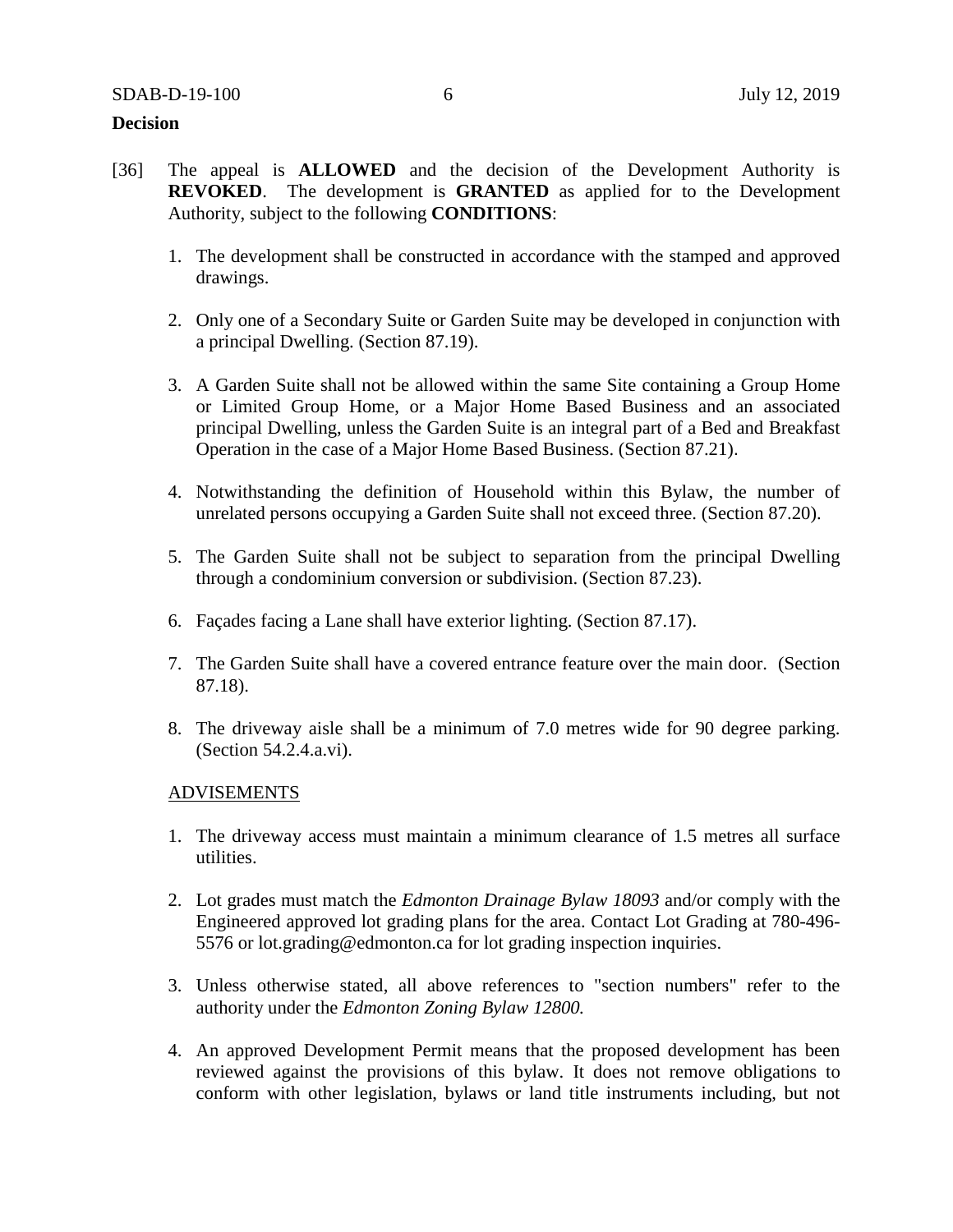limited to, the *Municipal Government Act*, the *Safety Codes Act* or any caveats, restrictive covenants or easements that might be attached to the Site. (Reference Section 5.2)

- 5. A Building Permit is required for any construction or change in use of a building. Please contact the 311 Call Centre for further information.
- [37] In granting the development, the following variances to the *Edmonton Zoning Bylaw* are allowed:
	- 1. The maximum allowable total Floor Area for a Garden Suite of 130 square metres as per section 87.3(b) is varied to allow an excess of 43 square metres, thereby increasing the maximum allowed to 173 square metres.
	- 2. The maximum allowed Second Storey Floor Area of 50 square metres, as per section 87.3(c) is varied to allow an excess of 34 square metres, thereby increasing the maximum allowed to 84 square metres.
	- 3. The minimum required interior (north) Side Setback of 2.0 metres, as per section 87.8 and 814.3(3)(c), is varied to allow a deficiency of 1.0 metres, thereby decreasing the minimum required to 1.0 metres.
	- 4. The maximum allowed projection of eaves into a required Setback or Separation Space as per section 44.1 is waived.

## **Reasons for Decision**

- [38] A Garden Suite is a Permitted Use in the (RF1) Single Detached Residential Zone.
- [39] The proposed development requires four variances to development regulations pursuant to the *Edmonton Zoning Bylaw*, specifically the maximum allowable total Floor Area for a Garden Suite, the maximum allowable second storey Floor Area for a Garden Suite, a deficiency in the minimum required interior Side Setback and an excess in the maximum allowable projection of eaves to the north property line.
- [40] The history of this development is somewhat complicated. A development permit to construct an Accessory Building (detached Garage) was approved in 2011 but it did not include the development of a Garden Suite. The detached Garage was constructed in accordance with the approved plan, has the same footprint and is the same size.
- [41] The Garden Suite was constructed after the detached Garage was built. Two main differences to that approval were noted by the Development Authority and acknowledged by the Appellant. Specifically, the existing detached Garage is approximately 2 feet, 10 inches higher and the shape of the roofline has been changed to accommodate the Garden Suite.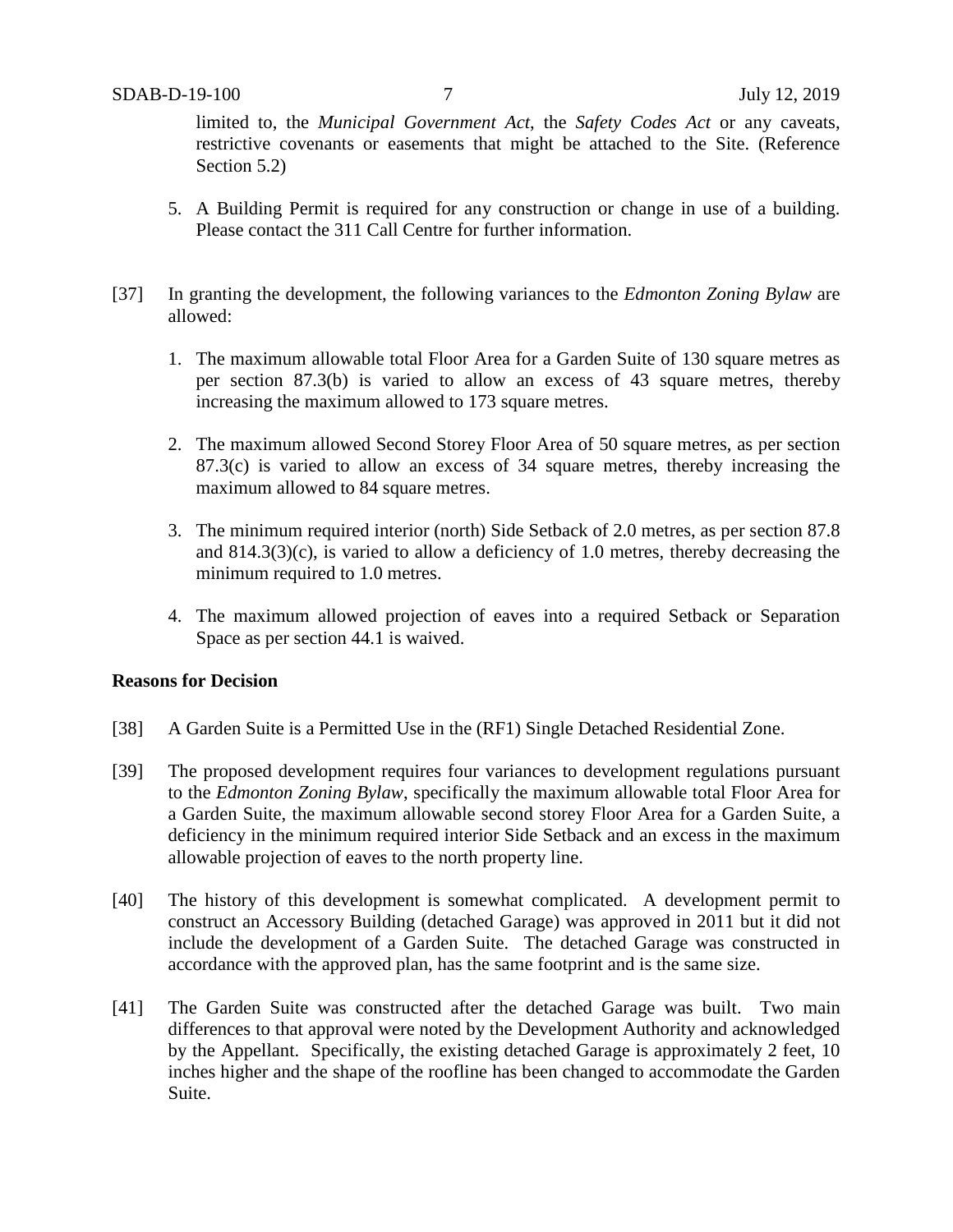- [42] The Board notes that even with the increased Height, the existing detached Garage complies with the maximum allowable Height requirements and a variance is not required.
- [43] The Board notes that the development regulations that require variances are all designed to ensure that an Accessory Building appears to be secondary in nature to the Principal Dwelling and to control and limit the massing impact on neighbouring property owners.
- [44] The Board grants the variances for the following reasons:
	- a) The massing of the existing Accessory Building is only marginally affected by the required variances and remains virtually the same as the structure that was approved in 2011.
	- b) This is a large lot that can accommodate the development of larger structures.
	- c) The existing detached Garage does not exceed the maximum allowable Site Coverage requirements or the Height requirements.
	- d) Based on a review of the photographic evidence provided, the proposed development is characteristic of this neighbourhood that is in transition. Many of the older, smaller houses are being replaced with larger houses and accessory buildings.
	- e) Extensive community consultation was undertaken and the majority of property owners who reside within 60 metres of the subject site, including the most affected adjacent property owners, do not object to leaving the Garden Suite as it exists. The Board also notes the non-opposition of a member of the Belgravia Community League who attended the hearing.
- [45] Based on all of the above, the Board finds that the proposed development with the conditions imposed and the variances granted will not unduly interfere with the amenities of the neighbourhood nor materially interfere with or affect the use, enjoyment or value of neighbouring parcels of land.
- [46] Therefore, the appeal is allowed and the development granted.

Mr. I. Wachowicz, Chair Subdivision and Development Appeal Board

Board members in attendance: Mr. V. Laberge, Ms. S. LaPerle, Mr. R. Hobson, Ms. L. Gibson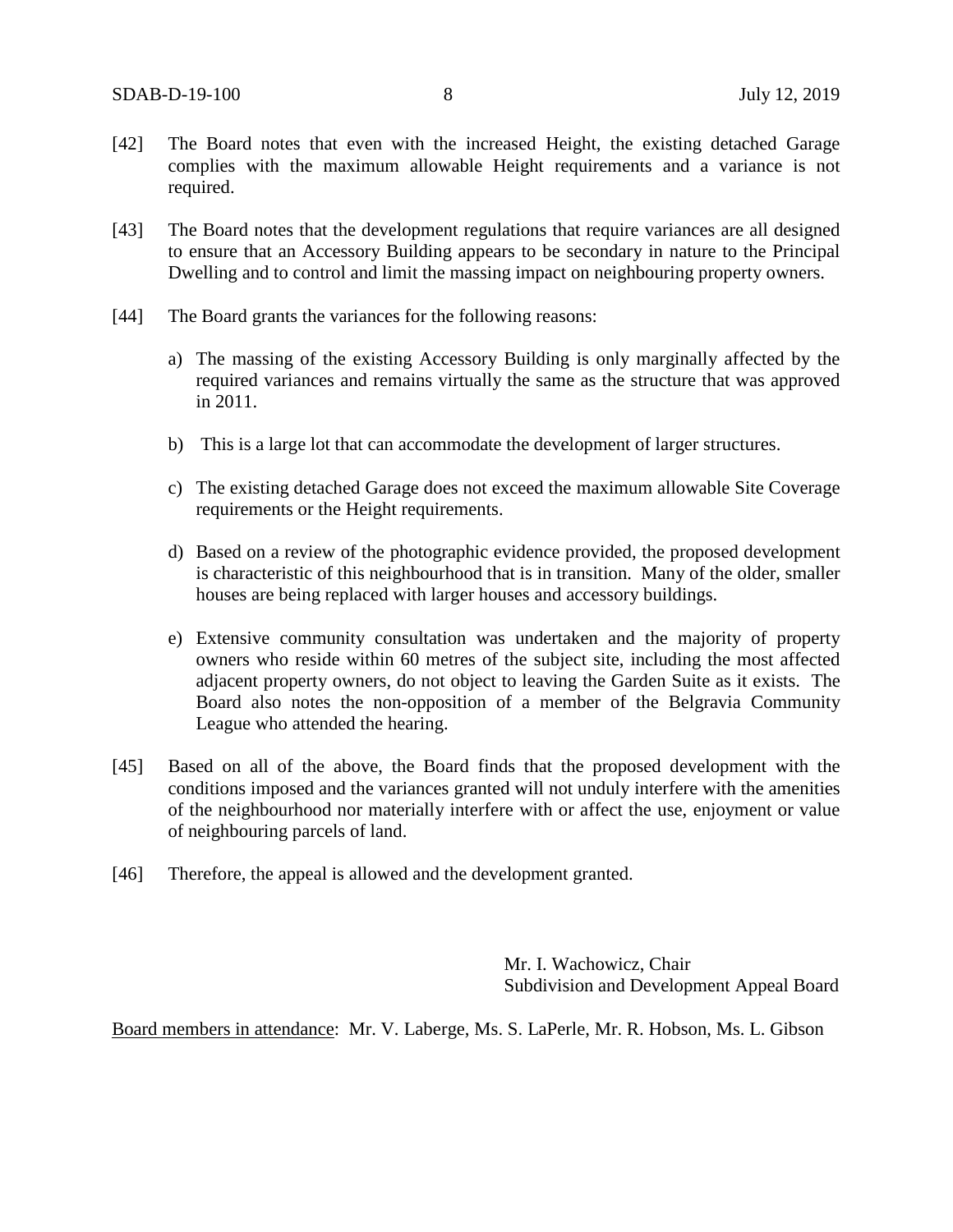## **Important Information for the Applicant/Appellant**

- 1. This is not a Building Permit. A Building Permit must be obtained separately from the Sustainable Development Department, located on the 2nd Floor, Edmonton Tower, 10111 – 104 Avenue NW, Edmonton, AB T5J 0J4.
- 2. Obtaining a Development Permit does not relieve you from complying with:
	- a) the requirements of the *Edmonton Zoning Bylaw*, insofar as those requirements have not been relaxed or varied by a decision of the Subdivision and Development Appeal Board,
	- b) the requirements of the *Alberta Safety Codes Act*,
	- c) the *Alberta Regulation 204/207 – Safety Codes Act – Permit Regulation*,
	- d) the requirements of any other appropriate federal, provincial or municipal legislation,
	- e) the conditions of any caveat, covenant, easement or other instrument affecting a building or land.
- 3. When an application for a Development Permit has been approved by the Subdivision and Development Appeal Board, it shall not be valid unless and until any conditions of approval, save those of a continuing nature, have been fulfilled.
- 4. A Development Permit will expire in accordance to the provisions of Section 22 of the *Edmonton Zoning Bylaw, Bylaw 12800*, as amended.
- 5. This decision may be appealed to the Alberta Court of Appeal on a question of law or jurisdiction under Section 688 of the *Municipal Government Act*, RSA 2000, c M-26. If the Subdivision and Development Appeal Board is served with notice of an application for leave to appeal its decision, such notice shall operate to suspend the Development Permit.
- 6. When a decision on a Development Permit application has been rendered by the Subdivision and Development Appeal Board, the enforcement of that decision is carried out by the Sustainable Development Department, located on the 2nd Floor, Edmonton Tower, 10111 – 104 Avenue NW, Edmonton, AB T5J 0J4.

*NOTE: The City of Edmonton does not conduct independent environmental checks of land within the City. If you are concerned about the stability of this property for any purpose, you should conduct your own tests and reviews. The City of Edmonton, when issuing a development permit, makes no representations and offers no warranties as to the suitability of the property for any purpose or as to the presence or absence of any environmental contaminants on the property.*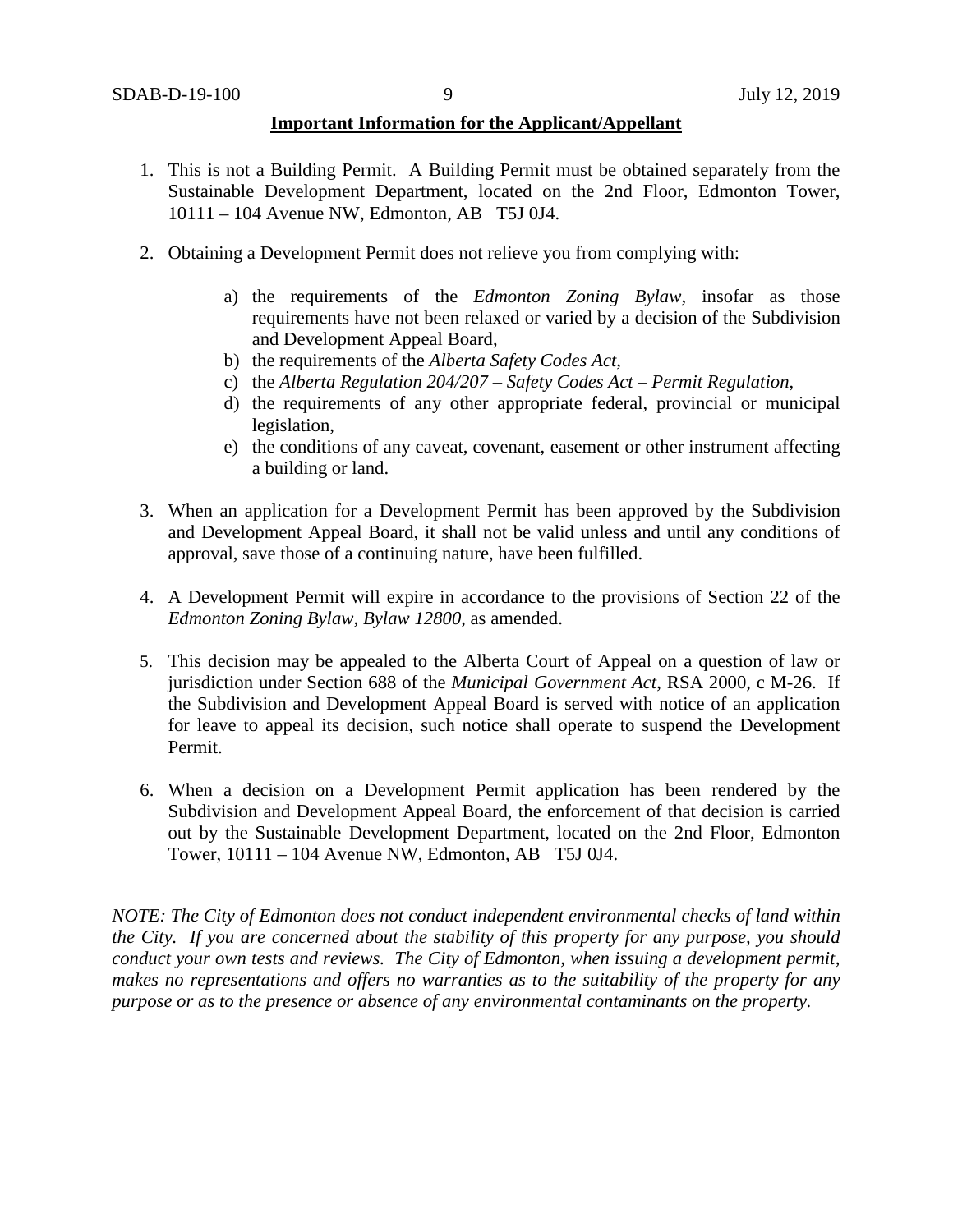

Date: July 12, 2019 Project Number: 267185799-003 File Number: SDAB-D-19-101

# **Notice of Decision**

[1] On June 27, 2019, the Subdivision and Development Appeal Board (the "Board") heard an appeal that was filed on May 31, 2019. The appeal concerned the decision of the Development Compliance Officer to issue the following Order on May 28, 2019:

> **To cease the Nightclub Use immediately and cease the operation of the Bar and Neighborhood Pub (118 square metres of public space/100 occupants) immediately and until such time that the property is in compliance with the approved plans and all conditions of Development Permit No. 227514182-006 or acquire a Development Permit that accurately reflects the current development at the property before June 19, 2019.**

- [2] The subject property is on Plan B2 Blk 5 Lot 166, located at 10344 105 Street NW, within the UW Urban Warehouse Zone. The Special Area Downtown Overlay and Capital City Downtown Plan apply to the subject property.
- [3] The following documents were received prior to the hearing and form part of the record:
	- Copy of the Stop Order;
	- The Development Compliance Officer's written submissions;
	- An email in opposition from the Downtown Edmonton Community League;
	- An email in opposition from an affected property owner; and
	- Numerous online responses in support of the Stop Order.
- [4] The following exhibits were presented during the hearing and form part of the record:
	- Exhibit A Photographs submitted by an affected property owner.

## **Preliminary Matters**

[5] At the outset of the appeal hearing, the Chair confirmed with the parties in attendance that there was no opposition to the composition of the panel.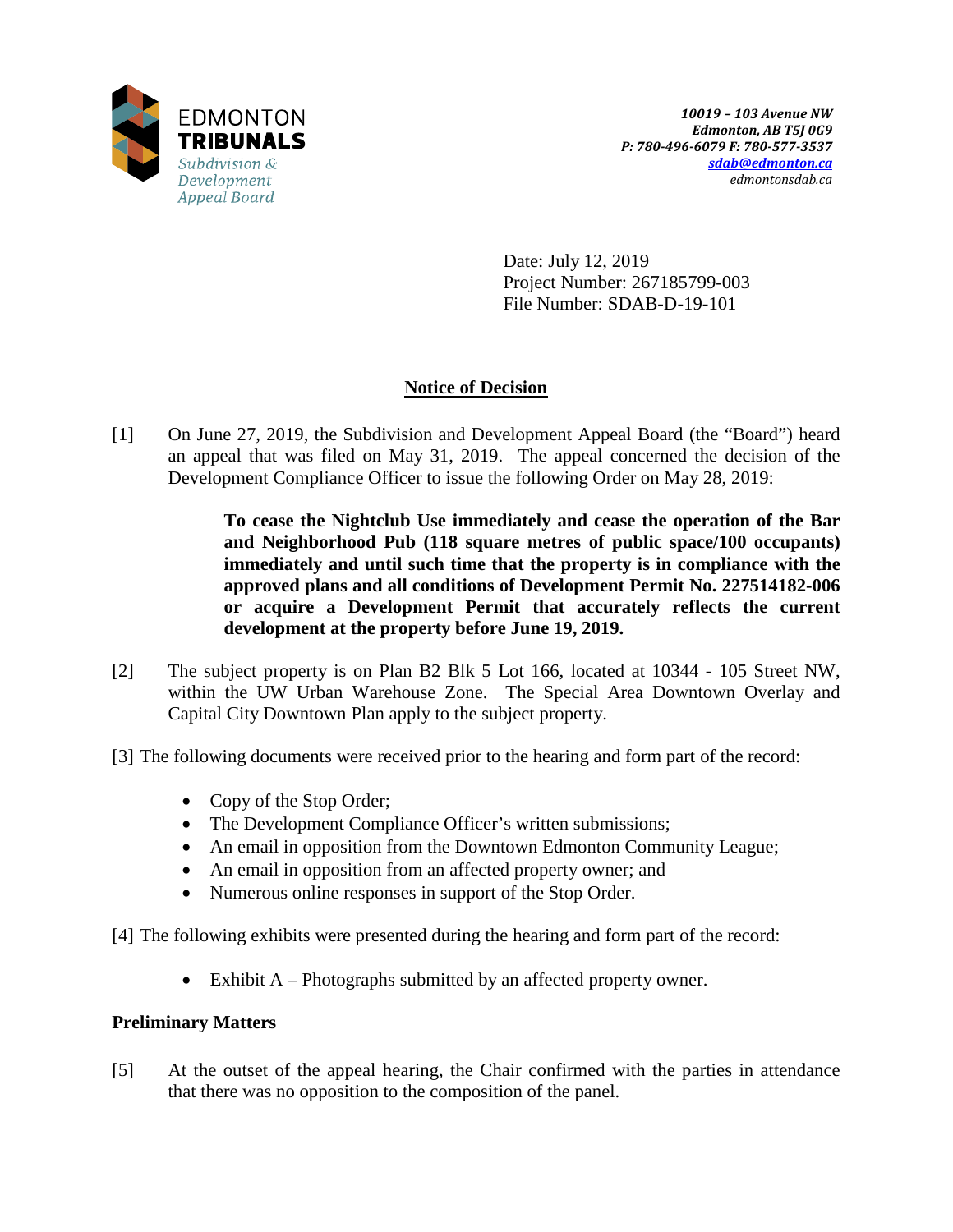- [6] The Chair outlined how the hearing would be conducted, including the order of appearance of parties, and no opposition was noted.
- [7] The appeal was filed on time, in accordance with Section 686 of the *Municipal Government Act*, RSA 2000, c M-26 (the "*Municipal Government Act*").

### **Summary of Hearing**

- *i) Position of the Appellants, Mr. S. Zaiffdeen and Mr. C. Allen, representing 1966318 Alberta Ltd.:*
- [8] They acknowledged that their development permit application for a Nightclub use has been refused by the Development Authority but that decision has not yet been appealed.
- [9] They questioned how the City expects new businesses to support the development of the downtown core when they have been set up from the onset for failure and huge personal losses.
- [10] They are compliant with a Bar and Neighbourhood Pub Use which is listed as a Permitted Use in the Urban Warehouse Zone, section 910.11(2) of the *Edmonton Zoning Bylaw*.
- [11] On November 30, 2017, the City of Edmonton signed off on the final inspection and determined that all of the requirements had been met. The design has not changed since that time.
- [12] Development Compliance Officers visited the premises on May 23, 2018 and provided their verbal opinion that they did not see any infractions and they never received any further follow up that change was required.
- [13] The business is operating in accordance with the drawings and plans that were approved by the City of Edmonton on July 7, 2017. These drawings were provided to their general contractor to complete the construction. Those drawings did not include walls or a door surrounding the proposed audio/visual area. Instead it included an elevated octagonal structure which is currently being used.
- [14] The audio/visual room referenced by the Development Compliance Officer was from a previous design.
- [15] Noise is not exclusive to a Nightclub Use. A Bar and Neighbourhood Pub, which is a Permitted Use in this Zone, can also generate noise. Noise is conducive of this area which is the Ice District also known as Edmonton's Entertainment District which is outside of their control.
- [16] Their ultimate goal is to be a good neighbour and make changes that are within their control to address the issues.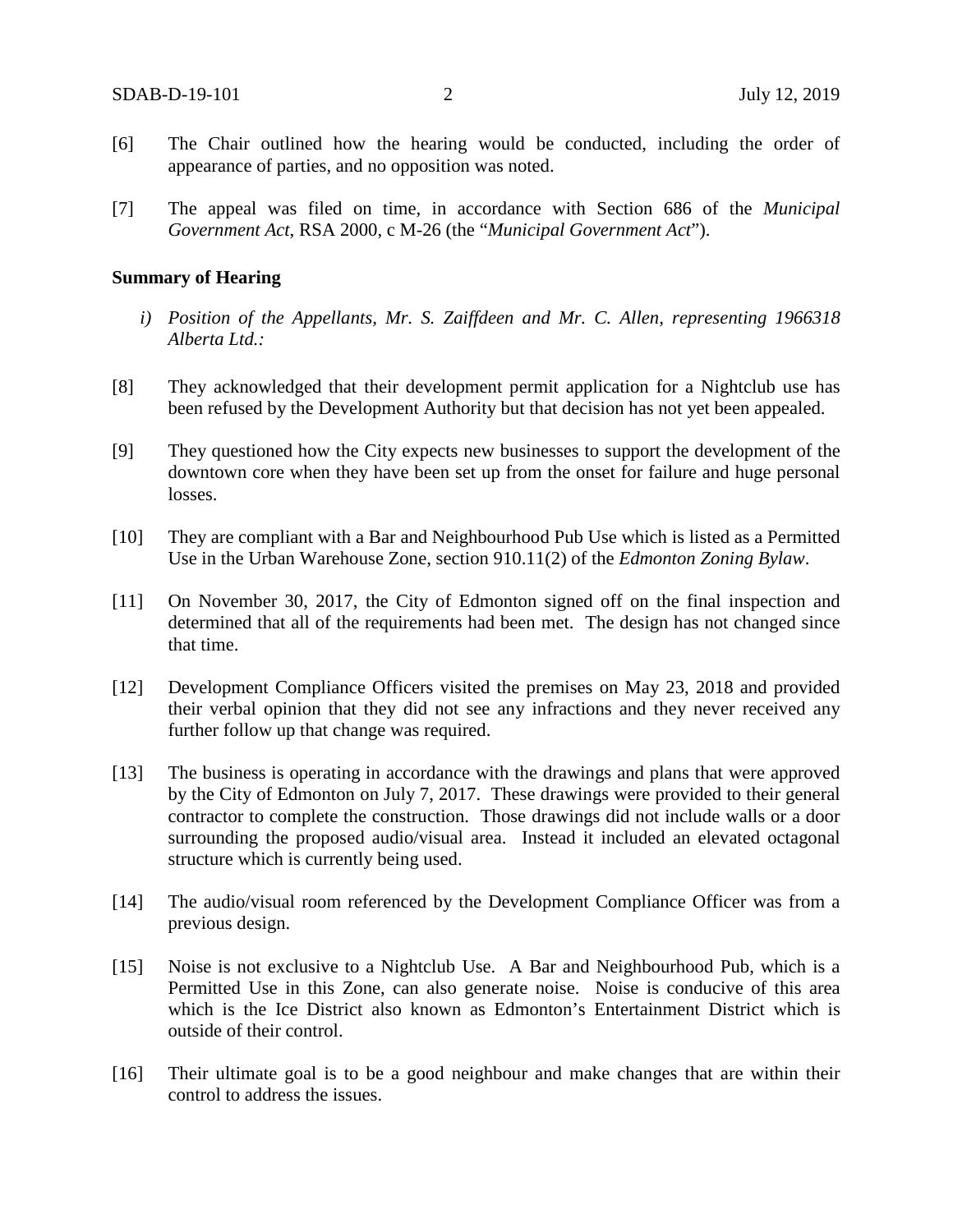- [17] They have done their due diligence and are willing to work with community members and the Public Service Compliance Team. Signage has been posted around the building which states "Please be courteous of our neighbours and keep the noise level down while outside".
- [18] It was their opinion that they comply with both the definition of a Bar and Neighbourhood Pub and a Nightclub. A Bar and Neighbourhood Pub is a Permitted Use in the Urban Warehouse Zone and a Nightclub is a Discretionary Use in this Zone.
- [19] The only two differences between the definition of these Uses is that a Nightclub is a facility where entertainment facilities take up more than 10 percent of the Floor Area and a Nightclub prohibits minors from lawfully utilizing the facility.
- [20] The *Edmonton Zoning Bylaw* does not include a definition for an entertainment facility and it is not outlined online.
- [21] The development permit and the plans were approved by the City of Edmonton.
- [22] It was their opinion that they were not given the opportunity to rectify any non-compliant issues through the inspection process.
- [23] A meeting was held on May 31, 2019 to discuss the issues. They asked what changes were required in order to comply with the Bar and Neighbourhood Pub Use and were advised that it was unlikely that they would be able to meet the requirements. At no time, where they ever provided any direction on how to rectify the situation.
- [24] They have invested their own and their families' money to make their dream a reality. It was their opinion that shutting down their business immediately without the opportunity to rectify the issues borders on oppressive conduct by the City of Edmonton and is not justified.
- [25] Mr. Zaiffdeen and Mr. Allen provided the following information in response to questions:
	- a) They have never exceeded the maximum occupancy limit.
	- b) The original drawings were revised to make the washroom space accessible.
	- c) The drawings that were stamped approved on July 7, 2017 reflect the way the facility is today.
	- d) The walls and door that were proposed to enclose the audio visual room were removed prior to the final approval.
	- e) The initial drawings were submitted on May 23, 2017.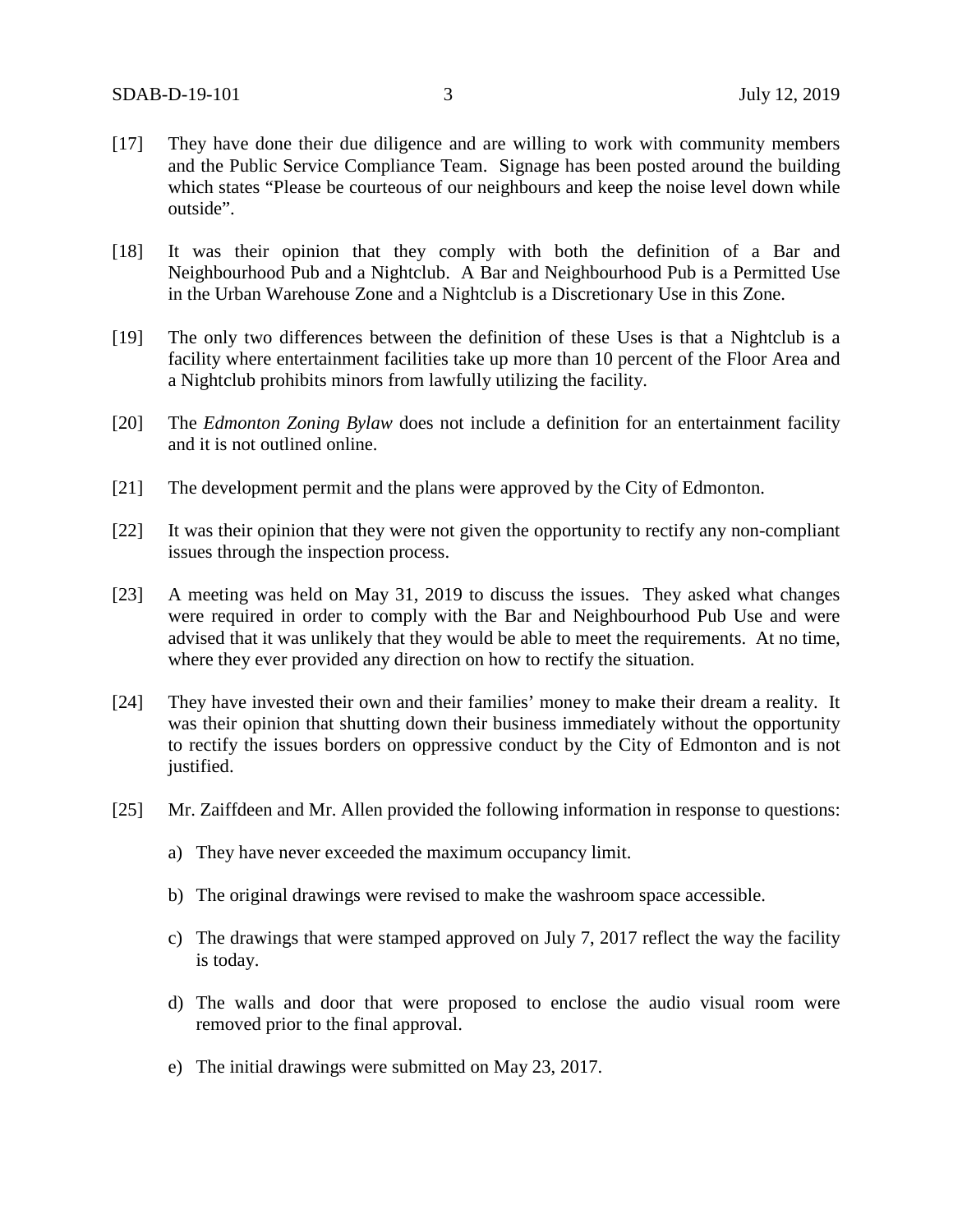- *ii) Position of the Development Compliance Officers, Ms. E. Peacock and Mr. J. Hogberg, Mr. I. Welch, Development Officer and Mr. M. Gunther, Legal Counsel:*
- [26] The Chair asked Ms. Peacock to address the evidence provided by the Appellants, specifically the fact that two sets of drawings were submitted. The original set of drawings included enclosed spaces but the set of drawings that was approved did not include those enclosed spaces.
- [27] Mr. Gunther advised that Mr. Welch will be clarifying the floor area that was included in the calculation of public space.
- [28] Ms. Peacock reviewed the Site context, history, applicable regulations, the findings of the Development Compliance Team and the enforcement actions taken.
- [29] The subject site is located in downtown Edmonton and development is guided by the Capital City Downtown Plan which is a Statutory Plan. Section 622 of the *Municipal Government Act* requires that decisions made by the Development Authority are consistent with the land use policies established within the Area Redevelopment Plan.
- [30] Section 710 of the Capital City Downtown Plan states that "in order to protect downtown residential areas form the impact of Bars and Neighbourhood Pubs and Nightclubs, these Uses will be controlled through zoning regulations that stipulate location and maximum size".
- [31] Aerial photographs were referenced to illustrate that the subject site is located close to the Ice District. A high rise multi dwelling apartment building with retail space on the main floor podium that was built in 2010 is located immediately north of the subject site, there is a lane to the west, a vacant lot to the west and 105 Street to the east.
- [32] The subject site is zoned (UW) Urban Warehouse Zone with Downtown Special Area Zoning regulations.
- [33] The subject building houses two businesses. Silk, a restaurant with 116.1 square metres of public space was approved on December 6, 2016 and is located in the southern portion of the building. Entendre, a Bar and Neighbourhood Pub Use was approved on May 29, 2017 with 118 square metres of public space and is operating from the northern portion of the building.
- [34] The original development permit application was created on January 5, 2017. Following a review by the Development Authority, the application for a Bar and Neighbourhood Pub Use was refused on March 10, 2017 because the proposed development included more than 120 square metres of public space and more than 100 occupants.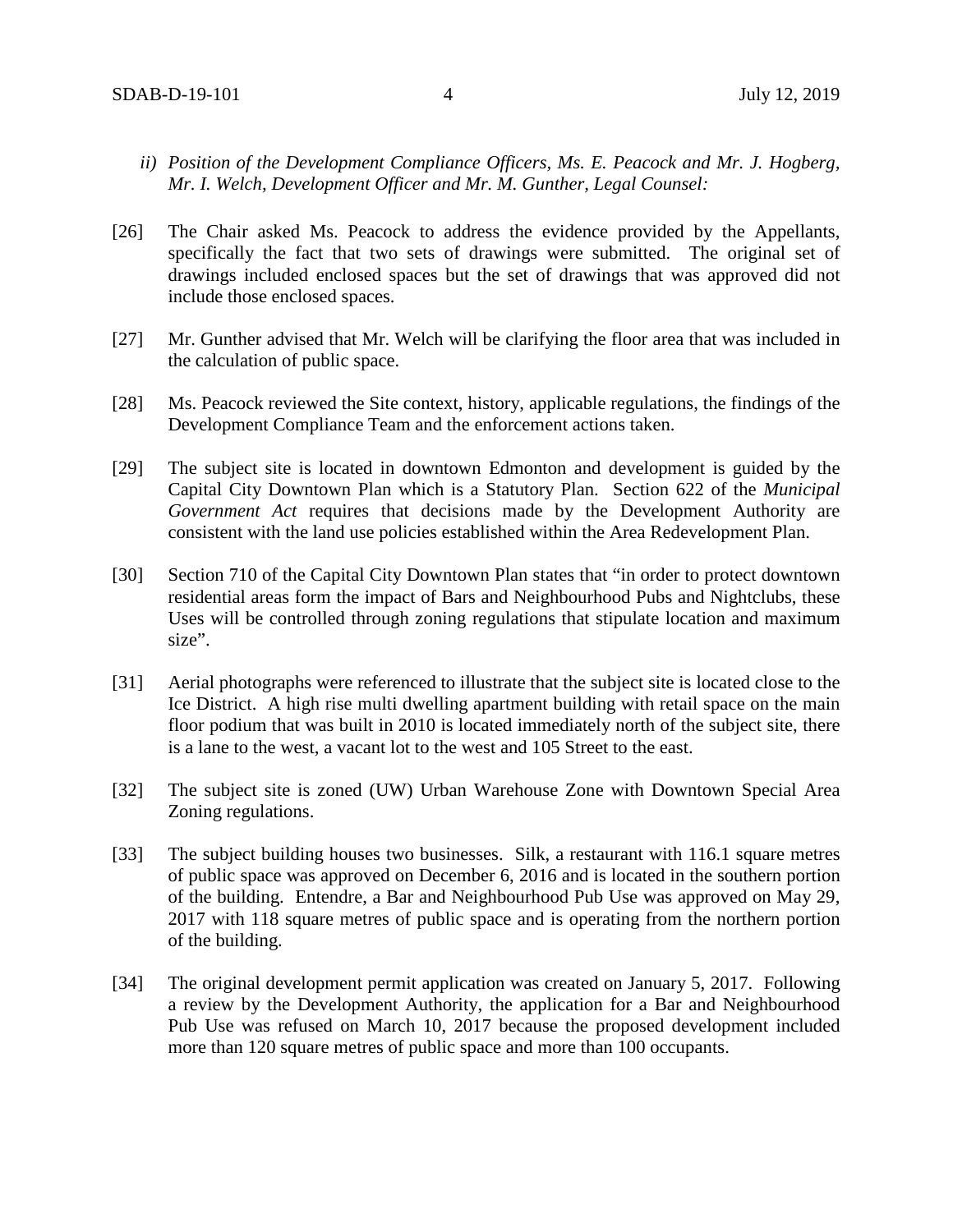- [35] As a Discretionary Use, the Development Authority referred to the Statutory Plan, the Capital City Downtown Area Redevelopment Plan and land use policies that require the protection of downtown residential areas from the impacts of Bars and Neighbourhood Pubs and Nightclubs per zoning regulations that stipulate location and maximum size.
- [36] On April 21, 2017, the second development permit application for Entendre was submitted for review. The Development Authority approved a development permit for a Bar and Neighbourhood Pub Use on May 29, 2017. Approval was issued as a Class A development permit because the proposed Use was found to be a Permitted Use in the (UW) Urban Warehouse Zone based on the revised public space area and because the proposed development did not require a variance to *Edmonton Zoning Bylaw* 12800.
- [37] Developments that are found to be a Permitted Use without variances are considered to be compatible with and have minimal land use impacts to surrounding areas. Notification to affected property owners is not required and the 21 day appeal period does not apply. The Development Officer is not required to review the land use policies contained in the Statutory Plan because as a Permitted Use the Use should comply with the Plan.
- [38] Since Entendre opened there have been 34 Bylaw complaints regarding noise. The first complaint was received on December 1, 2017 and the most recent complaint was received on March 26, 2019.
- [39] Pursuant to section 23 of the *Edmonton Zoning Bylaw*, it is an offence to undertake development in contravention of an approved development permit, including any conditions of approval. It is also an offence for any person to commence a use or change the intensity of Use if a development permit is required but has not been issued or is not valid. For example, even if the Nightclub only operates on some nights, a development permit would be required for a Nightclub Use at any time.
- [40] In the (UW) Urban Warehouse Zone, a Bar and Neighbourhood Pub Use can be considered either a Permitted or Discretionary Use depending on the public space area but a Nightclub Use is a Discretionary Use with a limit on size when adjacent to residentially zoned lands.
- [41] The definition of a Bar and Neighbourhood Pub and a Nightclub were reviewed. A Bar and Neighbourhood Pub means development where the primary purpose is the sale of alcoholic beverages, there is a limited menu and minors are prohibited during some hours of operation. A Nightclub means development where the primary purpose is the sale of alcoholic beverages, entertainment facilities take up more than 10 percent of the Floor Area, there is a limited menu and minors are prohibited from lawfully utilizing the facility. The big difference between the two is the requirement for more than 10 percent of the Floor Area to be taken up by entertainment facilities.
- [42] An entertainment facility is not defined in the *Edmonton Zoning Bylaw*. Historically, designated dance floor areas have been considered as an entertainment facility area.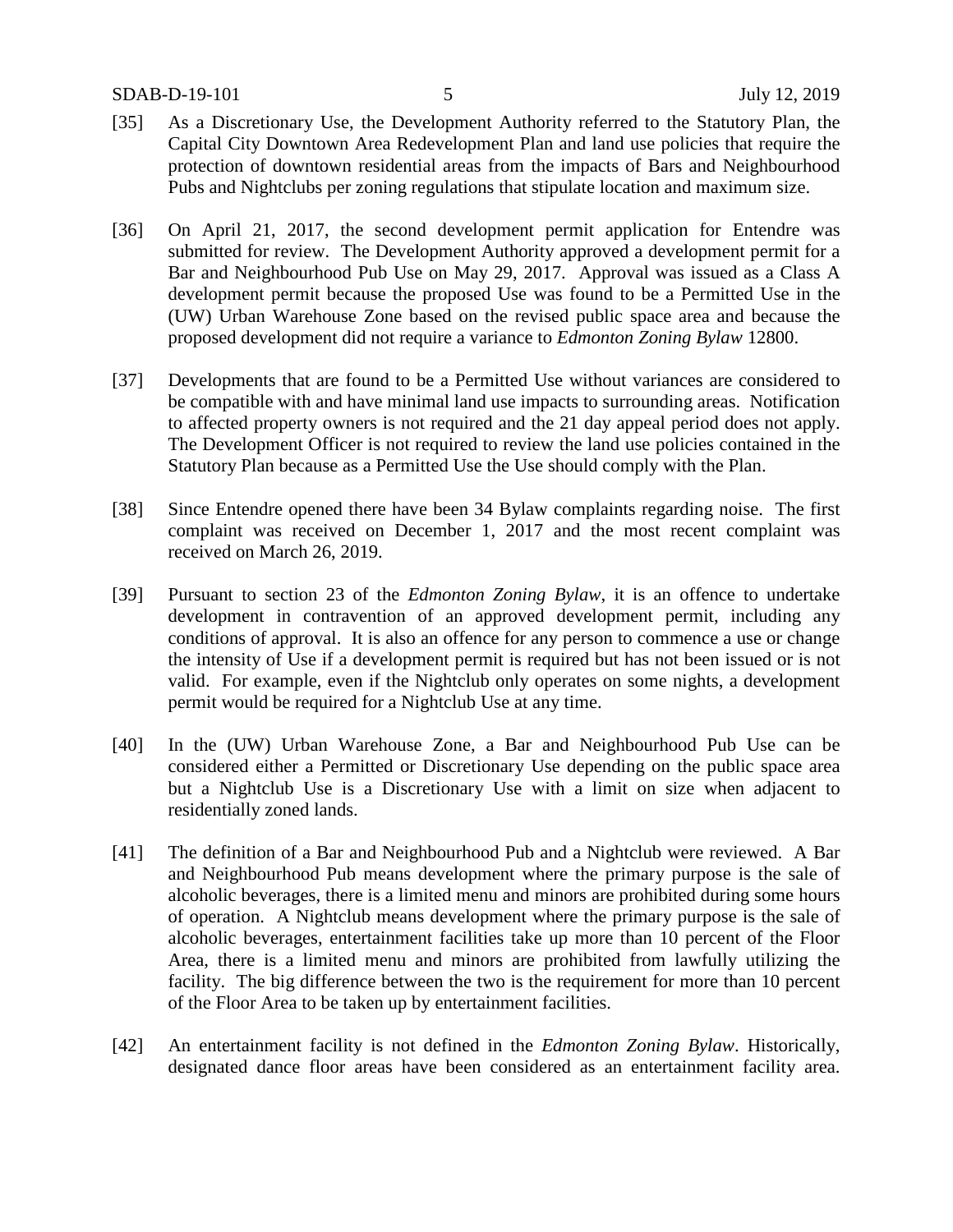While the floor plans for Entendre do not include a designated dance floor, multiple inspections found that the public space areas were being used as a dance area.

- [43] The definition for a Nightclub requires that more than 10 percent of the Floor Area be used as an entertainment facility. The total floor area is 325 square metres. Public space is 118 square metres. If that is divided by the total floor area, it results in approximately 36 percent of the public space being used as entertainment area.
- [44] Public Space is defined in the *Edmonton Zoning Bylaw* and typically includes space that is open to the public and not restricted to only employees.
- [45] Development Compliance Officers are designated Officers and act as a Development Authority to exercise development powers and perform duties on behalf of a municipality in accordance with section 624 of the *Municipal Government Act*. The mandate of Development Compliance is to ensure the lawful and orderly development of land through compliance with Zoning Bylaws and other land use legislation. This mandate is achieved through research, education and enforcement. Development Compliance Officers have the authority to issue violation notices, tickets and *Municipal Government Act* Orders in order to gain compliance. Factors taken into consideration are health and safety, public interest and land use impacts.
- [46] Following a complaint filed on December 5, 2017 that Entendre was operating as a Nightclub, Development Compliance conducted multiple inspections to determine if there was a contravention of the approved Development Permit that was issued for the operation of a Bar and Neighbourhood Pub with 118 square metres of public space and 100 occupants.
- [47] On May 18, 2018, a Violation Notice was issued for Entendre operating as a Nightclub with dedicated entertainment facilities, the restriction of minors and the primary purpose for the sale of alcohol. Following this Development Compliance, in consultation with Development Approvals, determined that Entendre was operating in accordance with the approved development permit.Development Compliance would continue to support the Public Safety Compliance Team to see if future re-evaluation of this issue might be required.
- [48] The Violation Notice issued on May 18, 2018 stated:

An inspection of the above noted property by this Department revealed that a Nightclub Use (Entendre) is operating. Indicating factors that a Nightclub has been developed include: the primary purpose of the development is the sale of alcoholic beverages, there is dedicated entertainment facilities and the development restricts minors during all hours of operation. According to our records no development permit has been issued for the Nightclub Use.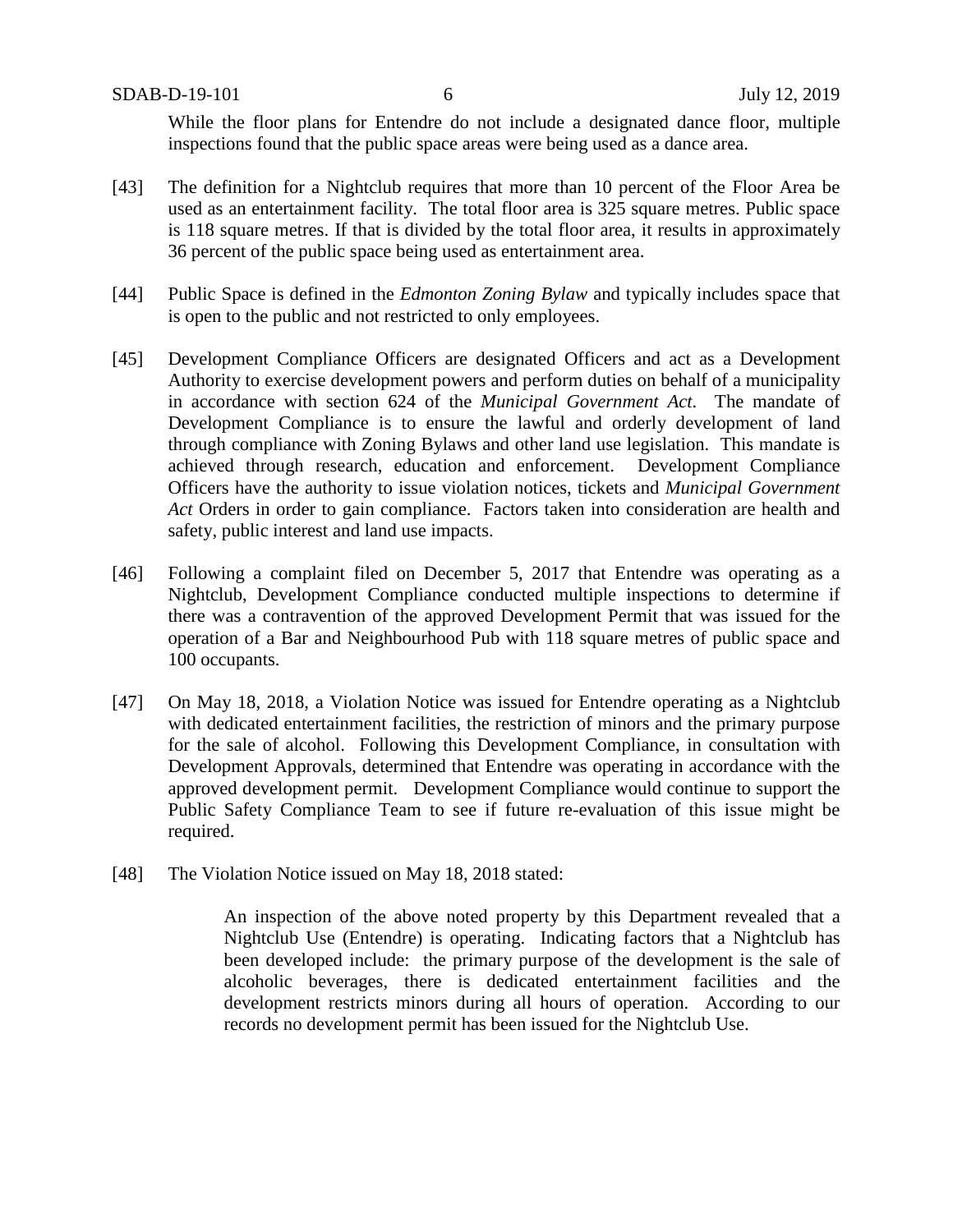- [49] In response to a question, Ms. Peacock indicated that she did not have any information regarding the method used to calculate the entertainment space and the percentage was not included in the Violation Notice.
- [50] Development Compliance continued to receive complaints that a Nightclub was operating from this location. Inspections were conducted to gather information about the operation of the business and to determine if it was compliant with the approved development permit.
- [51] The decision to issue the Order was made on May 29, 2019. The Order stated:
	- 1. Cease the Nightclub Use IMMEDIATELY. AND
	- 2. Cease the operation of the Bard and Neighbourhood Pub (118 square metres of public space/100 occupants) IMMEDIATLEY AND UNTIL SUCH TIME THAT the Property is in compliance with the approved plans and all conditions of Development Permit No. 227514182-006 OR
	- 3. Acquire a Development Permit that accurately reflects the current development at the Property before June 19, 2019.
- [52] The Order was sent by registered mail and via email which was confirmed to be received at a meeting held on May 31, 2019 with the land owner and business operator. The Order was subsequently appealed to the Subdivision and Development Appeal Board.
- [53] The *Municipal Government Act* Order required the Nightclub Use to cease immediately. Three inspections were conducted in 2019 and all found that the primary function was the sale of alcoholic beverages, minors were restricted and dancing was taking place in the public space.
- [54] Photographs taken inside the venue and from the website were referenced that highlight the existing conditions. They demonstrate the lack of food service and the online advertising shows bottle service and the DJ booth.
- [55] A photograph taken on April 12, 2019, illustrates that the DJ booth is not an enclosed space. Public access is provided on both sides of the seating. Even though the Nightclub Use may not be occurring at all times, an approved development permit for a Nightclub Use is required for the Use to be operating at any time.
- [56] The Order required that the operation of the Bar and Neighbourhood Pub cease until such time that the Property is in compliance with the approved plan and the conditions imposed on the approved development permit.
- [57] The plan that was approved on May 29, 2017 includes a public space of 118 square metres. The floor plan shows that the public space included the dining room and bathroom. Areas not included were the bar, audio visual room, a portion of the entrance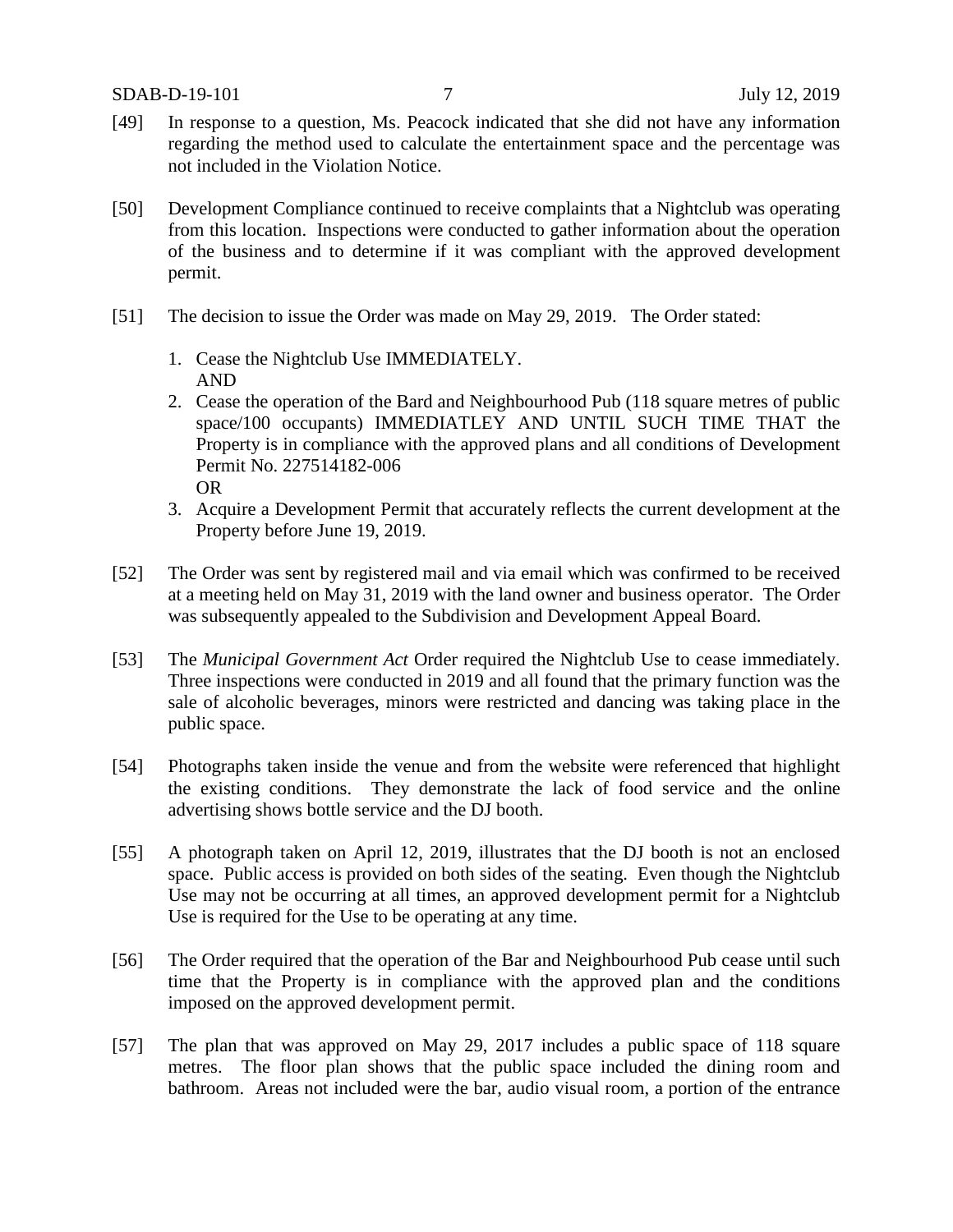way, coat check area, cooler, storage rooms and a portion of the corridor leading to the washrooms.

- [58] A revised floor plan was submitted on July 7, 2017 and stamped by the Development Officer. This plan refers to the public space area as 95 square metres. It appears that the coat room and reception area were redesigned, the size of the bar area was reduced, the seating plan was revised, washroom, kitchen and the audio visual room were redesigned. However, it could not be determined how the public space was calculated based on this floor plan. The Development Officer did not revise the development permit to reflect a new public space area.
- [59] In September 2017, a second set of revised drawings was submitted and reviewed and stamped by a Safety Codes Officer but not stamped by the Development Officer. It could not be determined if the Development Officer viewed these changes to the floor plan. This set of drawings identified the public space as 114.2 square metres, excluding the audio visual room, two circulation space areas, reception and the coat check area and an existing corridor adjacent to the washroom. This plan highlights the fact that the approved July 7, 2017 plan may not have reflected the public space accurately.
- [60] An inspection conducted on April 12, 2019, determined that the audio visual room included on the approved floor plan did not exist and there was continuous seating behind the DJ booth. The approval was for 118 square metres of public space and did not include the audio visual room as part of that calculation. If the audio visual room is included in calculation of public space, it exceeds 120 square metres. Photographs taken on April 12, 2019 were referenced to illustrate that the audio visual room does not exist. The approved plan includes two raised booths on either side of the audio visual room. However, the photograph clearly illustrates that seating extends along the entire length of the wall. This represents a contravention of the approved development permit and a material misrepresentation of the application, pursuant to section 17.2 of the *Edmonton Zoning Bylaw*.
- [61] The three floor plans were compared. The original approved plans include an audio visual room that was never constructed. Even though the revised floor plan submitted in September 2017 was not stamped by the Development Officer, it highlights the fact that the public space is 114.2 square metres and not 95 square metres as indicated on floor plans that were submitted in July 2017. Therefore, the public space area may not have been accurately reflected on the floor plan that was submitted in July 2017.
- [62] In response to the Order, a development permit application was made on May 31, 2019, to change the Bar and Neighbourhood Pub Use to a Nightclub Use. The development permit application was refused on June 10, 2019. The Development Officer determined that the proposed Use is a Nightclub which is a Discretionary Use in the Urban Warehouse Zone. The proposed development was refused because it does not comply with the land use policies contained in the Capital City Downtown Plan and the proposed public space was calculated to be 162.7 square metres. It was the opinion of the Development Officer that the proposed Nightclub Use will have an undue negative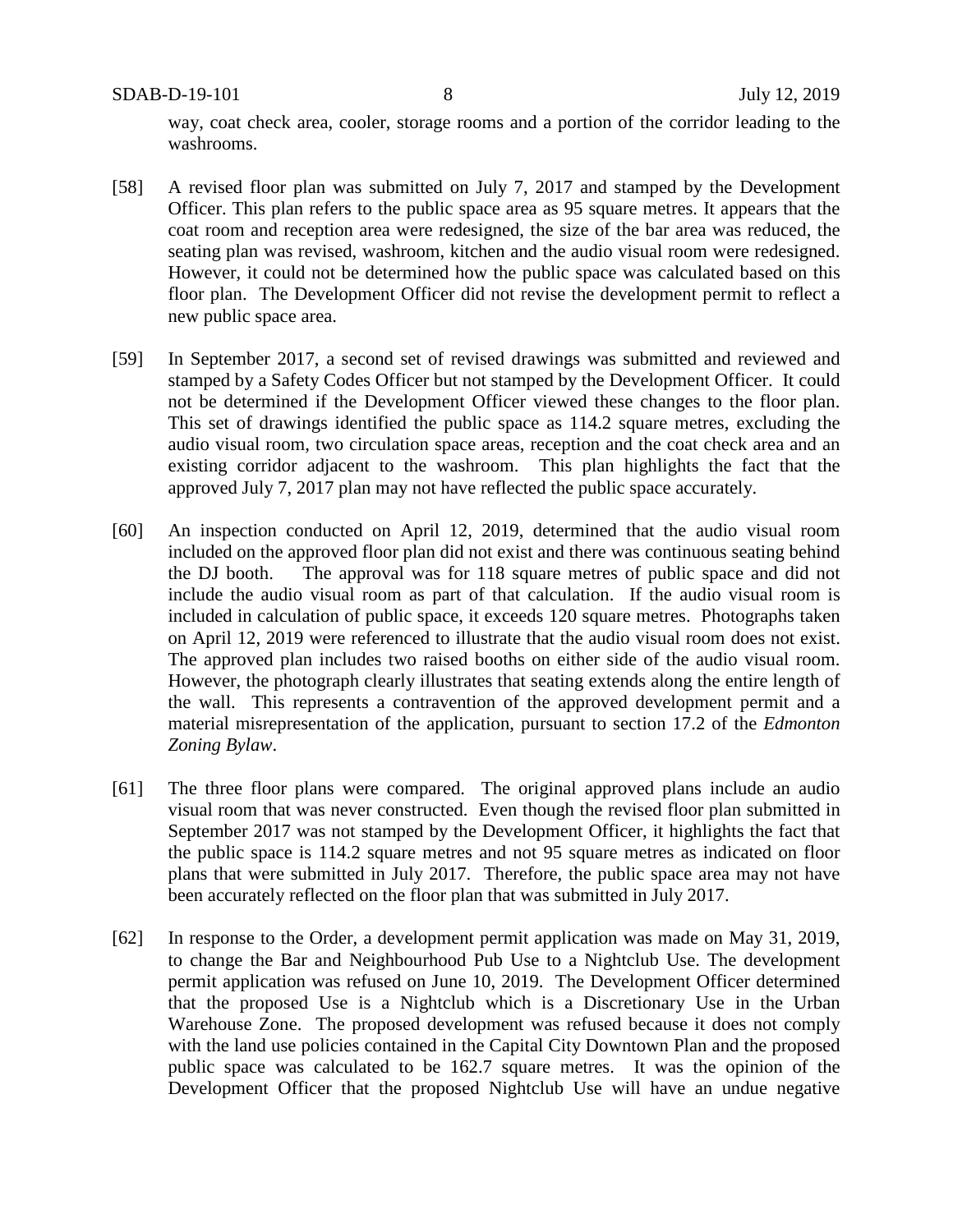impact on the adjacent and surrounding residential land uses with respect to noise and general disruption. It was noted that the refused floor plan is identical to the floor plan that was approved on July 7, 2017.

- [63] It was determined that the development permit contained a misrepresentation of the public space area. At times the entertainment facilities are greater than 10 percent of the floor area, which results in a Nightclub Use. As such the Capital City Downtown Plan encourages regulating and controlling similar Uses to protect downtown residential areas from negative impacts.
- [64] Mr. Gunther indicated that the Nightclub Use goes beyond the calculation of floor area and because the audio visual room was not constructed in accordance with the approved plans, this creates a specific problem because there is a threshold that determines the difference between a Permitted and a Discretionary Use. The inclusion of the audio visual room as non-public or public space is the determining factor as to whether this is a Permitted or Discretionary Use.
- [65] Ms. Peacock and Mr. Gunther provided the following information in response to questions from the Board:
	- a) None of the inspections found that the occupancy limit of 100 was being exceeded.
	- b) The noise complaints are relevant because noise can impact land use. The Court of Appeal has determined that it is incorrect for the Board to find that noise is a community standard issue. It is overly simplistic to say that noise is not a land use planning issue because one of the primary goals of land use planning is to ensure compatibility of land uses. One of the main reasons that two Uses might conflict is because the residential component is disturbed by what is happening with the commercial component. Nosie is tied to land use. In this case, the community has identified a land use conflict because of what is happening on the subject site.
	- c) The definition of Nightclub includes a Dance Club which comes with the expectation of generated noise, excitement and loud music. The definition of a Bar and Neighbourhood Pub includes a beverage room or a cocktail lounge and although alcohol is served, there is not the expectation for loud dance music that is permissible in the Nightclub Use. A true Bar and Neighbourhood Pub would not generate the same level of noise as a Nightclub.
	- d) Noise is addressed in the Community Standards Bylaw. Noise bylaw complaints are dealt with under a separate process but a Nightclub cannot operate from this location especially without a valid development permit.
	- e) It was acknowledged that the definitions for a Bar and Neighbourhood Pub and a Nightclub are very similar. However, City Council has listed them as separate Uses. Therefore, it is recognized that there are different land use impacts for each Use. The Development Officer is also required to classify a proposed development according to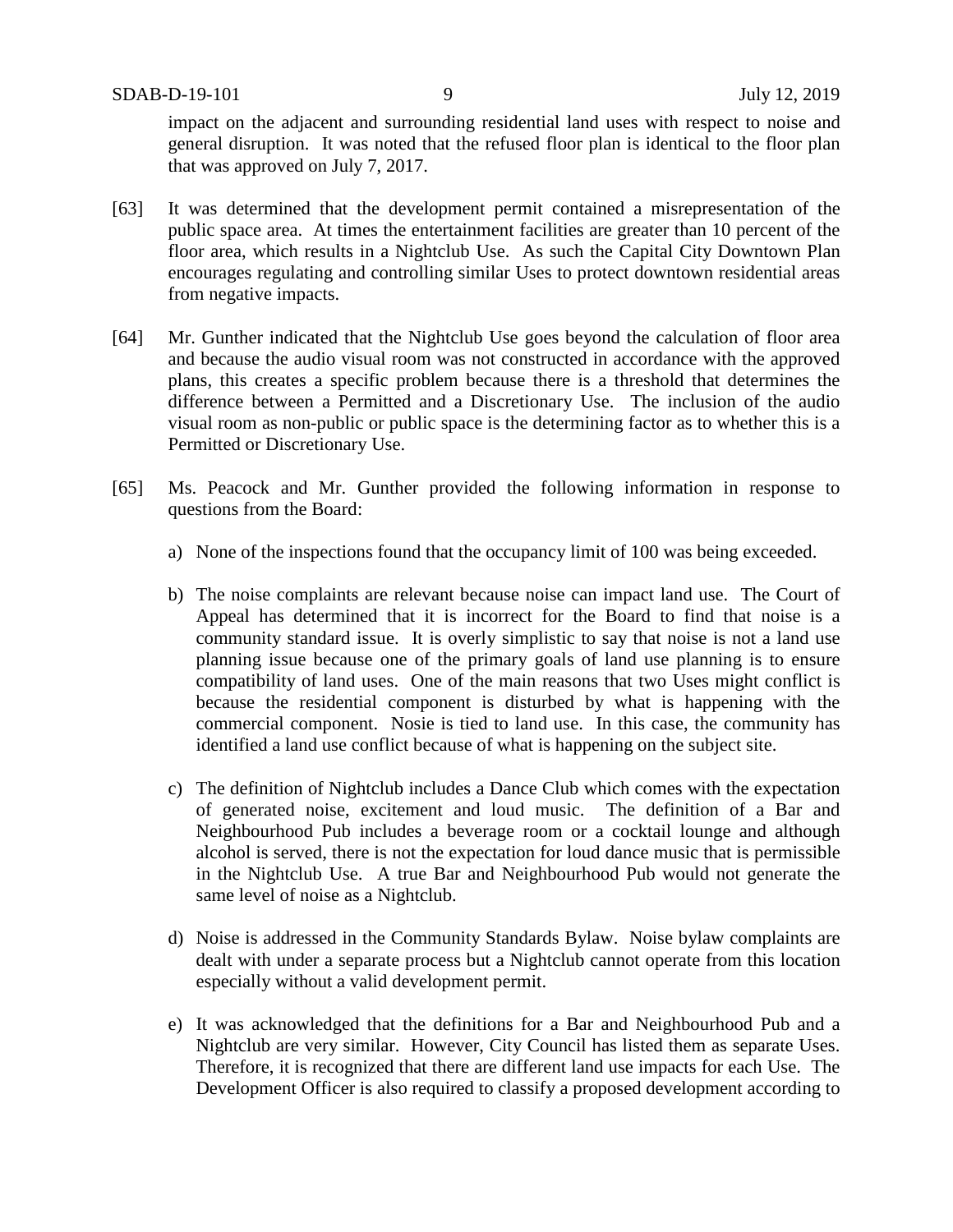what they see as most reflective of the proposed Use. The ultimate role of the Development Officer is to slot the proposed Use into the most appropriate category.

- f) A Nightclub includes a Bar and Neighbourhood Pub in the definition but the inverse is not true. The definition of Bar and Neighbourhood Pub Use does not include a Nightclub. This suggests that a Nightclub is a more intense and possibly disharmonious land use when dealing with land use conflicts.
- g) The most obvious difference between a Bar and Neighbourhood Pub and a Nightclub is the 10 percent of floor area used for entertainment purposes. This is referenced in the definition of a Nightclub. Typically a dance floor or area used for dancing is considered as an area that would constitute an entertainment facility. The Board will have to interpret based on the evidence provided whether or not this constitutes an entertainment facility.
- h) Based on the photographs and the information obtained from the website, it has been determined that virtually all of the public space in this establishment appears to be used not only as an entertainment facility with a DJ booth and for dancing but also as a Nightclub because of the listed Uses included in the definition. The business model will direct whether or not people come to an establishment to dance and party or to sit at a table to have a drink. It was Mr. Gunther's opinion that it was the intention of City Council by setting out these two Uses to recognize that there can be facilities located in the vibrant downtown community or in other zones that may be in close proximity to a residential zone where people can go to have a drink. However, because the definition of a Nightclub includes dance clubs and cabarets, Uses with higher land use impacts and a higher potential to create land use conflicts, a Nightclub is listed a Discretionary Use or in some instances not even listed as a Use in a Zone. This is indicative of the direction of Council to ensure that a Nightclub, which will generate more noise and offsite impacts to neighbours, is not issued a development permit as of right.
- i) In this instance, a development permit was issued for a Bar and Neighbourhood Pub Use at this location based on the information that was provided by the Applicant because it complied with the definition for that Use. However, after the doors were opened, the establishment was decked out with neon lights and loud music and was operating as a dance club, which is defined as Nightclub Use which has created significant land use conflicts. It is the City's concern that what is occurring at this establishment on a nightly basis is not what the Applicant applied for and not what the neighbours signed up for when they purchased their condominium units in the adjacent residential towers.
- j) Operating hours are regulated by AGLC. Minors are prohibited from lawfully using a Nightclub at all while they are only prohibited during limited hours from accessing a Bar and Neighbourhood Pub. Noise is inherent in a Nightclub Use which includes the operation of a cabaret or a dance club in contrast to a Bar and Neighbourhood Pub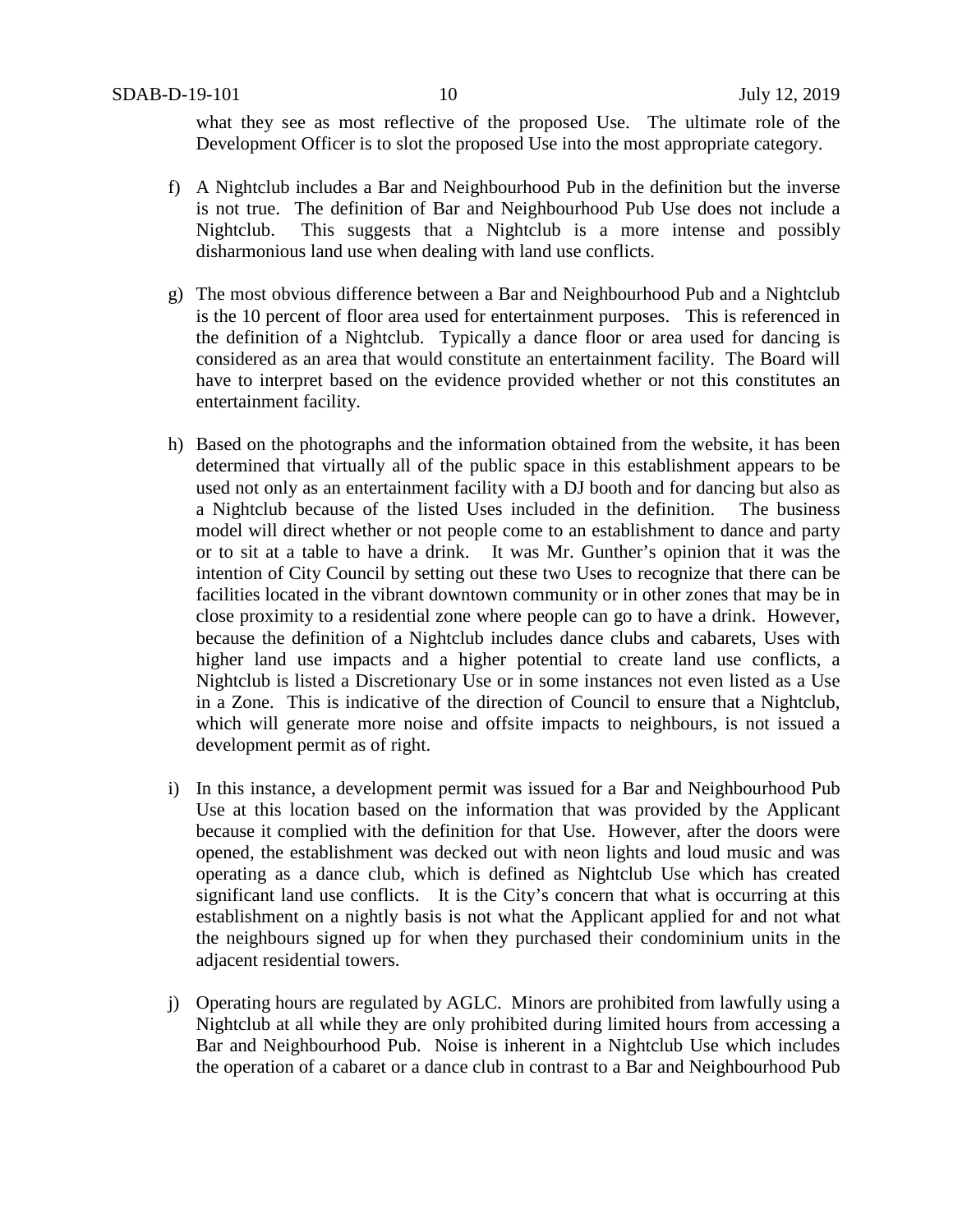where people come to sit and have a drink. It is conceivable that excessive noise could be generated by a Bar and Neighbourhood Pub but it is not the expectation.

- k) There is a difference between the Use classes that goes beyond the requirement that more than 10 percent of the public space is used as an entertainment area. In this case, it is the City's position that 36 percent of the public space is being used as entertainment area. In order to comply with the development permit that was issued for a Bar and Neighborhood Pub, the amount of public space being used as an entertainment area needs to be reduced and the establishment has to operate in a manner that is typical of listed Uses contained in the definition of a Bar and Neighborhood Pub as opposed to the Uses listed in the definition of a Nightclub.
- l) The issue goes beyond what percentage of the public space is being as dance floor area. There is a fundamental characterization of the Use that is taking place at this location that needs to be made by the Board. The Board must then determine whether the premise is being operated as a Bar and Neighbourhood Pub or a Nightclub. If the Board finds that this is a Nightclub Use, then the Stop Order must be upheld.
- m) It was Mr. Gunther's opinion that entertainment is not defined in the *Edmonton Zoning Bylaw* in order to provide flexibility. This was done intentionally because if a list of activities to define entertainment was included and nothing else could be considered as entertainment it would be difficult to capture every eventuality. A Bar and Neighbourhood Pub may have a dance floor but is usually not the central focus of the business and in order to comply with the definition of the Use, the dance color cannot be more than 10 percent of the public space.
- n) Based on a review of the inspection photographs, the only seating provided is bench seating that is located along the perimeter of the room and there is an area in the middle of the room to allow dancing. The room is set up intentionally to play loud music and provide room to dance. Therefore, the best way to define the activities that are occurring in this facility is to call it a dance club.
- o) It was acknowledged that a Bar and Neighbourhood Pub may on occasion offer live much on a weekend, but the intended Use is not a Nightclub or Cabaret on a night after night basis.
- p) Mr. Welch, Development Officer, who reviewed several of the development permit applications for this establishment explained that the drawings that were approved and stamped in July 2017 included areas that were meant to provide table seating but to the best of his recollection, the tables were never installed.
- q) Mr. Hogberg, the Development Compliance Officer who inspected the premises on April 12, 2019, confirmed based on his recollection that stool seating was not provided along the bar and there was not table seating in that part of the room. The main seating was located along the north wall close to the DJ booth and along the back wall of the facility. Tables were also located along the back wall of the room.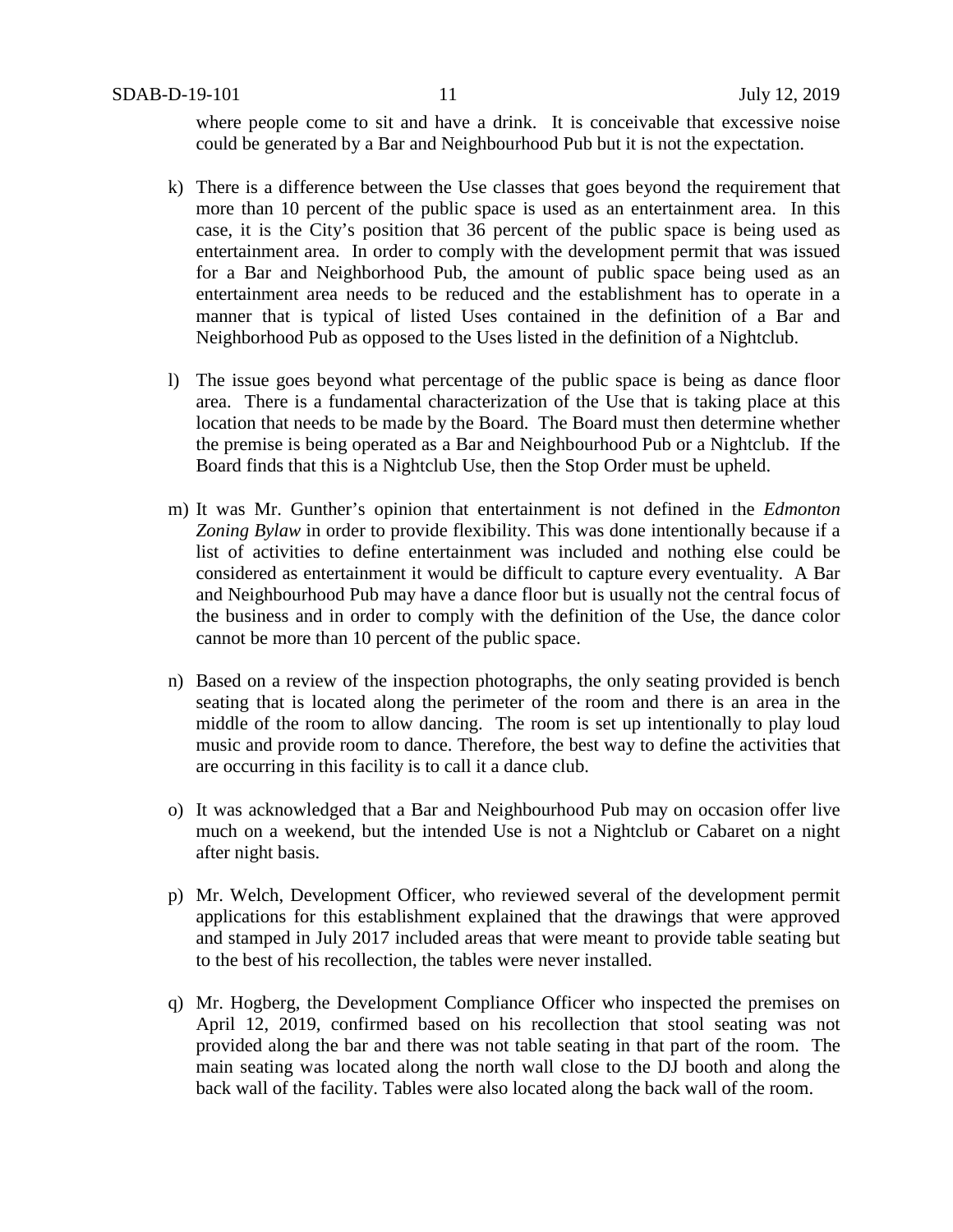*iii) Position of Affected Property Owners in Opposition to the Appellant:*

#### *Mr. R. Noce, Legal Counsel, representing an affected property owner, Ms. Cairo*:

- [66] Ms. Cairo owns a condo unit on the second floor of the Quest building located at 10338 105 Street. The Quest building has a two storey podium. The main floor has commercial units and the second floor has residential units.
- [67] Mr. Noce supplied a series of pictures, marked *Exhibit A*, which demonstrate the location of his client's property and balcony in relation to the development. The properties share a party wall and Ms. Cairo's balcony overlooks the entrance to Entendre.
- [68] Ms. Cairo is the most directly impacted and affected property owner from the use that is occurring on this site.
- [69] Bars and Neighbourhood Pubs, for less than 100 occupants and 120 square metres of Public Space, is a Permitted Use in the (UW) Urban Warehouse Zone.
- [70] Bars and Neighbourhood Pubs, for more than 100 occupants and 120 square metres of Public Space, is a Discretionary Use in the (UW) Urban Warehouse Zone.
- [71] However, in their opinion, the operations and marketing are more akin to a Nightclub, which is a Discretionary Use in the (UW) Urban Warehouse Zone.
- [72] There have been numerous complaints and fines levied. However, the noise pollution carries on unabated.
- [73] The "square metres" of the Public Space is relevant. If the Board determined the development is utilizing more public space than approved under the development permit, the Board is obligated to uphold the Stop Order.
- [74] The permit original issued was issued as a Class A permit. No one received notice of the approval of that development permit and therefore no one had the ability to challenge that permit. At that time, the information the City had supported that decision and neighbouring property owners would not have successfully appealed a Class A permit.
- [75] If the Board upholds the Stop Order, then the Appellants can reapply for a Discretionary Use permit. Notices will be sent and the appeal can come before the Board again in one way or another.
- [76] If the Board finds the Appellants are not operating within their Development Permit in terms of Public Space, it is not necessary for the Board to consider whether this is a Nightclub Use. The Board should only look at the Nightclub Use if they find the Appellants are operating within the proper Public Space requirements.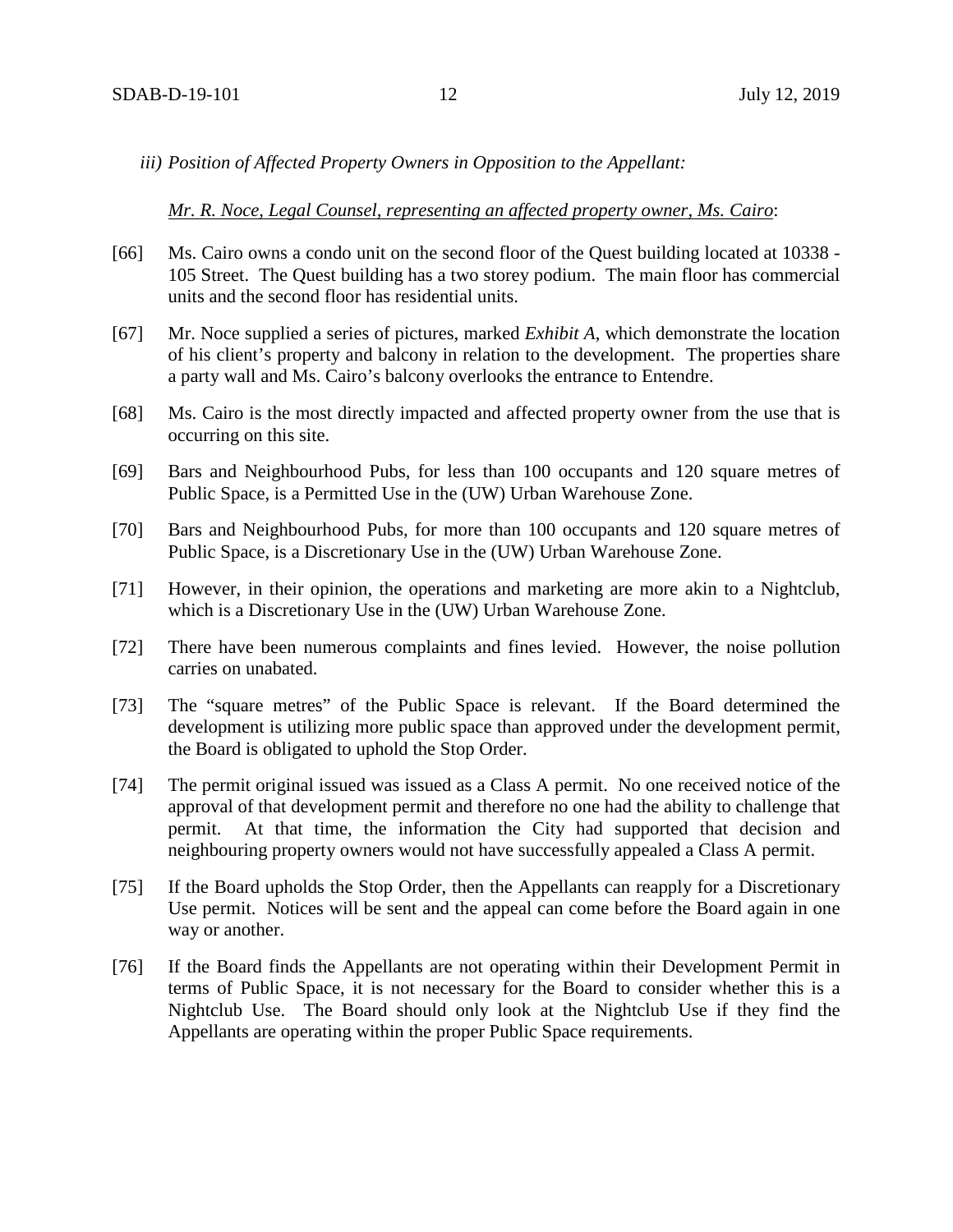- [77] The evidence put forward by the City as a result of inspections clearly identifies the operating Use as a Nightclub. The Appellants did not address their operations, hours of operation, the DJ or the dance floor.
- [78] The impact on Ms. Cairo's quality of life has been significant. She has only been able to live in her condominium for a short period of time because of the impacts of this business. She is paying the mortgage on her condominium but rents and lives at another property. She has been unable to sell or rent her condominium unit but has made the decision not to reside in her condo unit because her quality of life means more than the money she is losing on this building.
- [79] Ms. Cairo looked forward to living downtown. When she heard about the proposed development, she wrote a letter to the developer and expressed concerns about property value. She was assured that it was not a nightclub. The day after the development opened, her son moved out. She made numerous complaints, drove across the city and slept elsewhere. A renter lasted one night. There have been no potential buyers. She has lost all of her desire for wanting to live downtown. She cannot live there, she cannot rent it, and she cannot sell it. She has lost her home and the value of her home.
- [80] It is clear from the evidence, that this is a Nightclub. They originally applied for a Nightclub that was refused, but they still went ahead and opened a Nightclub.
- [81] The noise complaints and fines being levied have not been significant enough to change their operation.
- [82] The Community Standards and License Appeal Committee will deal with noise issues, but only if the proposed development is complying with *Edmonton Zoning Bylaw* requirements.
- [83] Mr. Noce adopts the City's analysis.
- [84] Mr. Noce concluded that the Board has a two prong test. First of all, it must be determined whether or not the threshold for the Bar and Neighbourhood Pub exceeds that of a Permitted Use. If the Board finds that this establishment exceeds those requirements, then the Stop Order must be upheld, the business is at an end and they must reapply for a development permit that reflects the use of the site. The issue of Nightclub is immaterial at that point. However, if the threshold is below that of a Permitted Use, is the business operating as a Nightclub. If so, then offside and Stop Order must be upheld.

## *Ms. J. Wanke*

- [85] Ms. Wanke is the President of the Condo Association for the building located across the street to the east.
- [86] The Appellants are violating a Class A permit. If they applied properly, it would have been before the Board with proper comments.
- [87] The *Edmonton Zoning Bylaw* definitions are poor.
- [88] The new arena impacts their neighbourhood less than this business.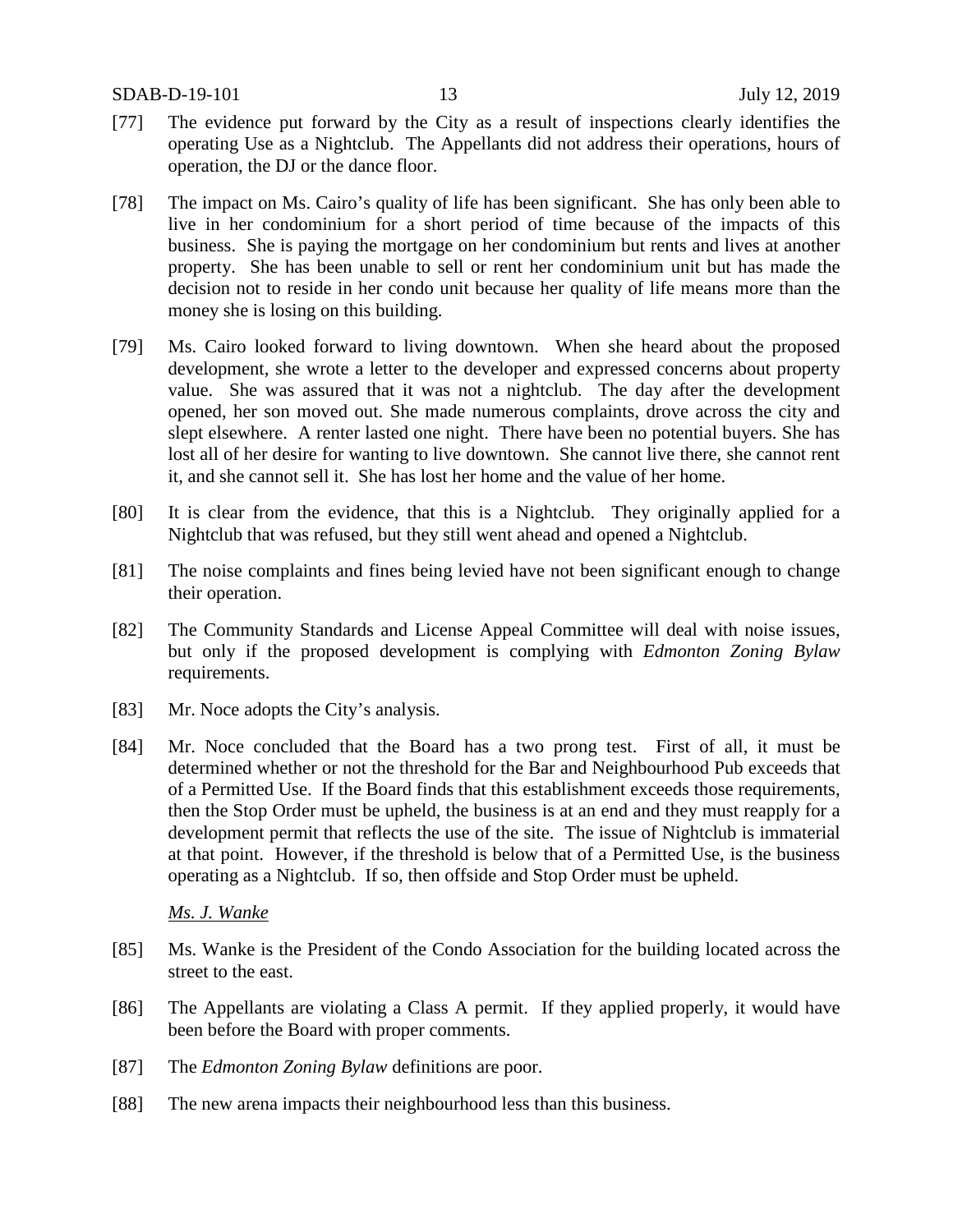SDAB-D-19-101 14 July 12, 2019

- [89] They are constantly dealing with people and the police.
- [90] She deals with complaints daily.
- [91] The impact of the development on the neighbourhood is drastic

## *Ms. D. Mann*

[92] Ms. Mann is a neighbour of Ms. Cairo. She has felt the same impacts as Ms. Cairo, but not to the same level because she is clearly the most impacted neighbour. She estimates that her unit has been devalued by \$100,000.00. The development is having a huge effect on their lives.

## *Mr. J. Panesar*

- [93] Mr. Panesar lives at street level in a building located across the street from the subject site.
- [94] He has lived downtown for12 years but stays at his parent's house on the weekends.
- [95] The nightlife typically settles down by midnight, even during the playoff runs.
- [96] The original application was for a large development. There are two operations operating from this location with a shared kitchen.
- [97] You might not hear the music, but you can feel the music
- [98] When there are fewer people at a smaller establishment, there is more movement, nightclub hopping. Once they stand outside, it is the city's problem.
- [99] One small group of people is impacting the rights of so many others.
- [100] You would expect entertainment district property values to increase but that has not been the case in this area.
- [101] There are longer line-ups because of the smaller capacity. There is increased ingress and egress. He would be curious to know the average amount of occupants that come and go.
- [102] The business opens at 11 p.m. and remains open until 3 a.m. They are advertising as a Nightclub. Videos are available from nightclub promoters.
- [103] He has been inside before. It is not a restaurant. There is coat check, security, greeted at the bar, and no tables.
	- *v) Rebuttal of the Appellant*
- [104] The photographs submitted were taken after the business was closed. Some were advertising photos. The tables are moved nightly.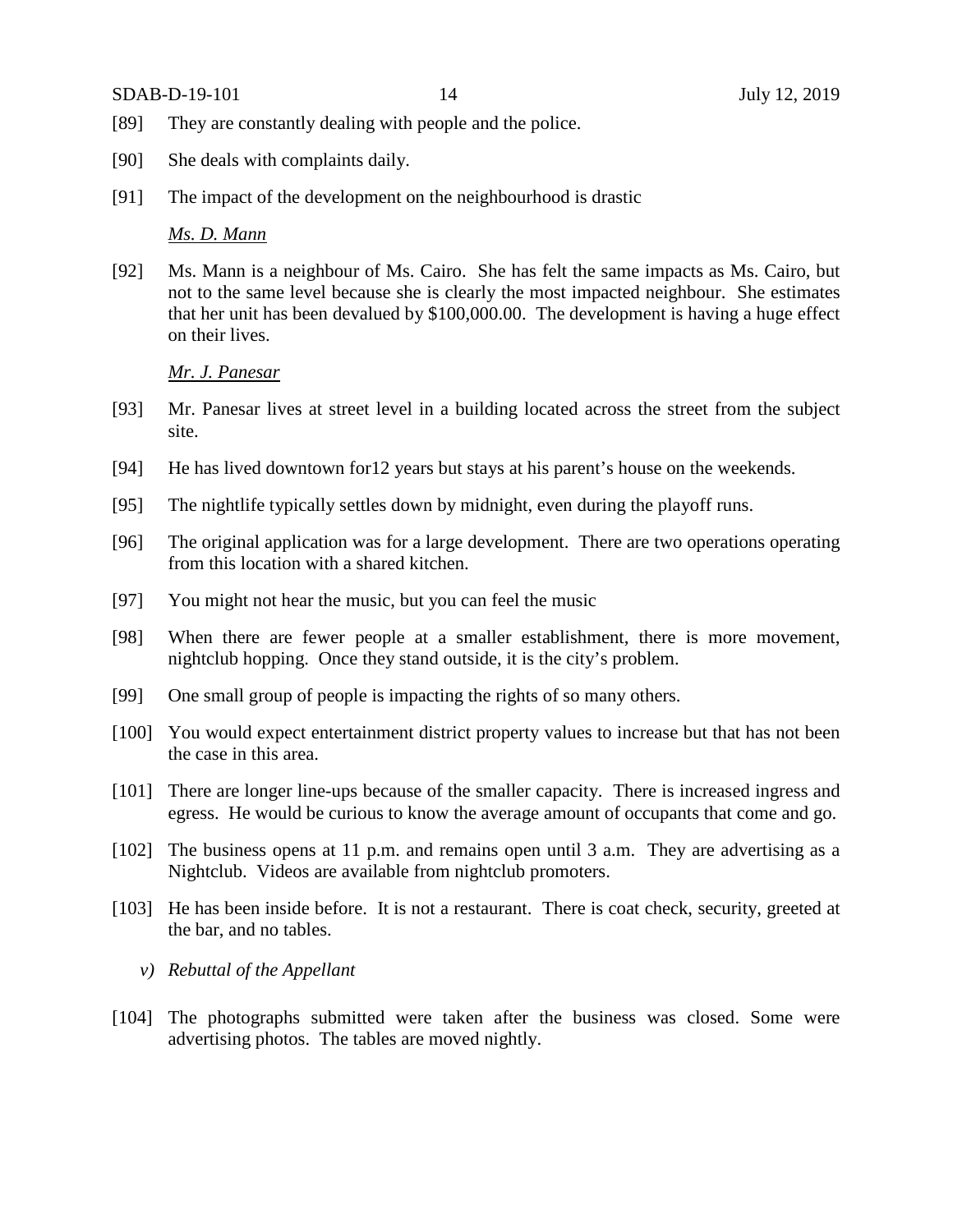- [105] They have an agreement with the restaurant. They have an extensive food menu. This was approved by Alberta Health Services and AGLC. Many Bars and Neighbourhood Pubs have bottle service and DJs.
- [106] The Appellants referred to the three drawings that were submitted. The first drawings show an AV room put in place by architect to maximize space. The second drawing was made to comply with bathroom regulations. Doors cannot swing into fire evacuation. They removed the AV room, which was stamped by the development team. The third drawings included more revisions to the washroom but no other changes were made. The contractor built according to the third set of drawings which are not much different than the initial drawings that were approved.
- [107] When they were inspected for business licence, would they not have noticed that they were using 40 square metres of additional space? That is a huge discrepancy.
- [108] Why are they are not calculating the public space based on the most recent approved drawings? They disagree with the City's calculation.
- [109] Some restaurants have a DJ all the time and offer bottle service. They have a full service menu and customers sit down. Some nights the DJ is better than others and customers want to dance. How do you stop customers who get up at their table and want to dance?
- [110] There are three tables on the dance floor that are not moved. The bar stools are moved after 10:00 p.m. to allow an egress path.
- [111] Most of the inspections were done at night. There are multiple other establishments that being operated exactly the same way.
- [112] They would have liked to been given the opportunity to address the issues and remedy the problems.
- [113] The Appellants were asked how this development is different than a Nightclub. They offer full food service and wine is offered. Their first priority is to have people seated and book functions like stags, stagettes, and dinners.
- [114] The definitions of Bar and Neighbourhood Pub and Nightclub are very similar.
- [115] They acknowledged that lineups occur but they try to control them and do turn people away in an attempt to limit the noise, and limit the number of customers that are allowed outside to smoke. They work with the Public Service Compliance Team. It is hard to follow customers to their cars to ensure that they are quiet. There is an empty lot nearby that has been turned into a parking lot. Even if they are closed, noise will be generated by other businesses.
- [116] They have minimized hours on some days because of financial constraints.
- [117] They have tried to minimize issues with the neighbourhood and want to create jobs as finances allow.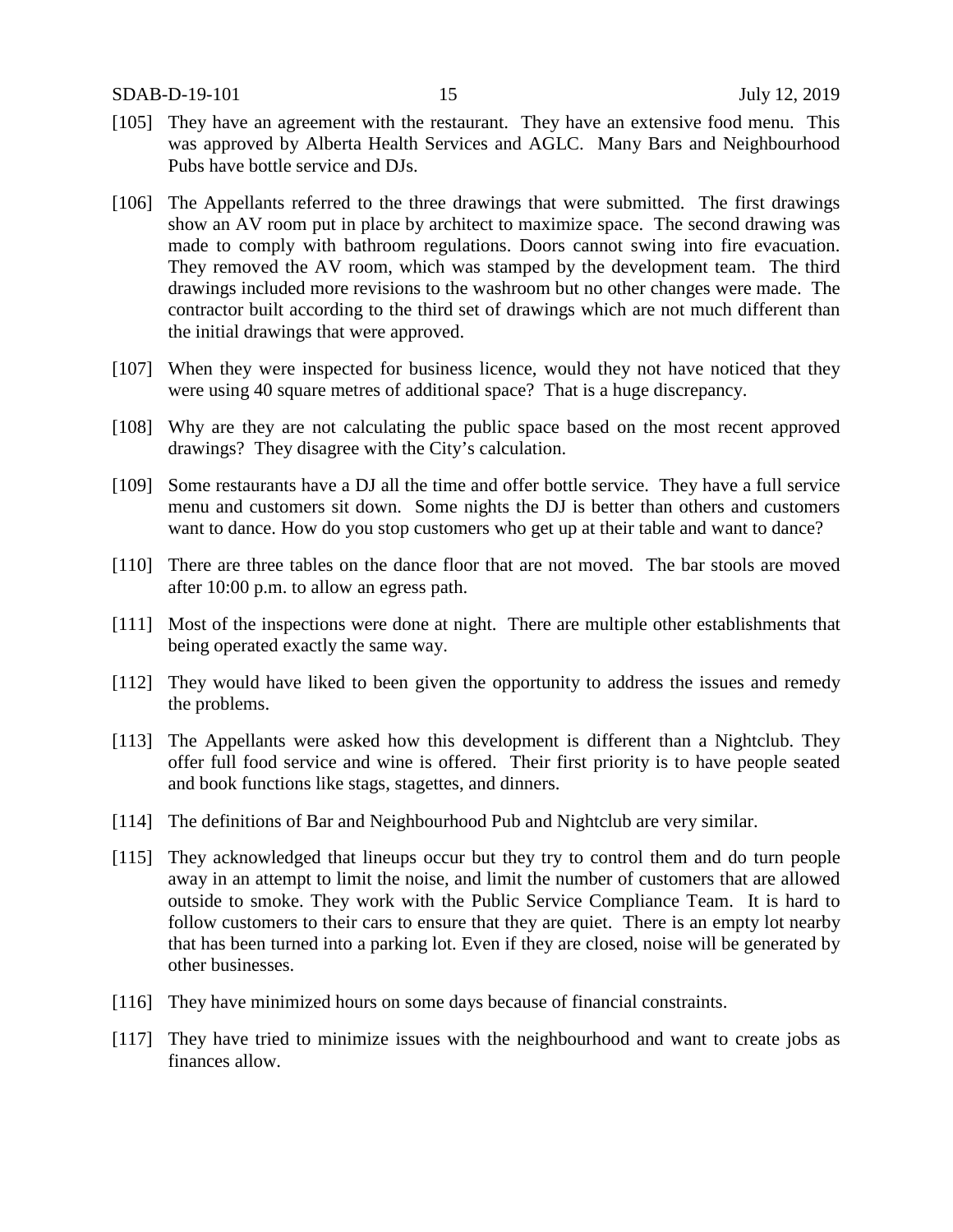- [118] The following information was provided in response to questions from the Board:
	- a) They open at 8 o'clock Tuesday through Friday. They have private bookings for birthdays. The business closes at 2:00 a.m. Sometimes they close at midnight or 1:00 a.m. depending on business.
	- b) Minors are allowed and they book children's birthday parties. Minors are not allowed after 8:00 p.m.
	- c) They are subject to AGLC regulations. AGLC requires them to ID all of their customers and they have a scanning system for safety.
	- d) He talked to some neighbours after the ticket was issued. Some of them were contacted in an attempt to resolve the problems.
	- e) Signs have been installed to control patrons outside. Volume levels are controlled. Bass decibels have been minimized. There is sound-proofing, two layers of drywall with foam, a two inch gap and then 36 inches between the their building and the infrastructure installed on the Quest Tower.
	- f) The Public Service Compliance Team has measured the noise level and they have never exceeded the maximum allowable limit. They have complete control over the level of the music and have changed the direction of the speakers away from the wall next to the Quest Tower. They have paid for additional sound proofing along the wall shared with Quest.

Mr. Noce inquired whether the restaurant is closed and for sale.

[119] The Appellants confirmed that the restaurant is for sale and it is closed but the kitchen is still operational for Entendre. They still have a full service kitchen to facilitate the full service menu. It is possible that Entendre may explore more of a restaurant use in the future.

## **Decision**

[120] The appeal is **DENIED** and the Stop Order is **UPHELD**.

## **Reasons for Decision**

- [121] Based on the materials before it, the Board is satisfied that the Stop Order was issued pursuant to section 645(1) of the *Municipal Government Act* by a duly authorized Development Compliance Officer and in compliance with the procedural requirements of the *Municipal Government Act*.
- [122] In 2017, a Development Permit was granted to the Appellants as a Class A permit because it was an application to operate a Bar and Neighbourhood Pub Use for less than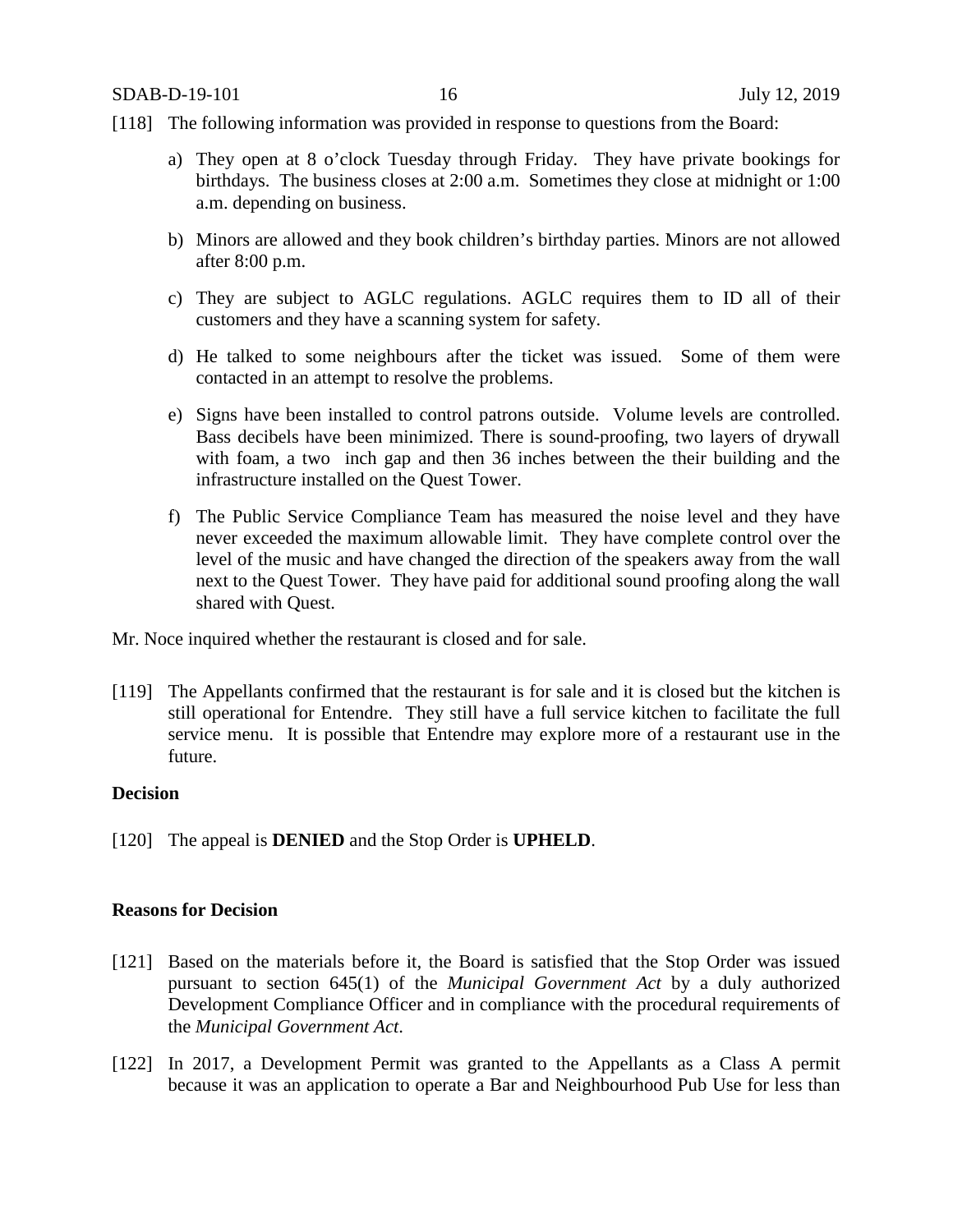100 occupants and 120 square metres of Public Space, which is a Permitted Use in the (UW) Urban Warehouse Zone and no variances were required.

- [123] After reviewing the evidence provided by the City of Edmonton and hearing the submission on this point by the Appellants, the Board is satisfied that an excess of 120 square metres of Public Space was being used at the time the Stop Order was issued.
- [124] The drawings attached to the development permit application identified 118 square meters of Public Space.
- [125] The Board notes that that calculation of Public Space did not include what was then designated as an audio visual room. That room was never constructed and instead was turned into a DJ station. That DJ station is built in front of bench seating which would be physically accessible to patrons of the establishment. Given that the DJ station is in excess of 7 square metres, for this reason alone, the Public Space in this development is in excess of 120 square meters and therefore was not a Bar and Neighbourhood Pub with less than 120 square metres of Public Space which was approved by the Development Authority as a Permitted Use.
- [126] The Board acknowledges that a few months after the Development Permit was granted, the Development Authority, somewhat perplexingly, stamped a revised set of drawings. However, the revised set of drawings did not reflect what existed at this site. The audio visual room was removed from the revised drawings but it clearly showed an elevated platform with no seating behind it which would remove the DJ station room from the Public Space calculation. The development was not constructed according to the revised plan because there is continuous seating located behind the DJ station. This is clearly Public Space which should have been included in the calculation of Public Space.
- [127] For this reason alone, the Stop Order must be upheld because the development does not comply with the approved Development Permit.
- [128] An additional reason to uphold the Stop Order is that the site is not being operated as a Bar and Neighbourhood Pub but rather as a Nightclub.
- [129] Under Section 7.4(6) of the *Edmonton Zoning Bylaw*, Bars and Neighbourhood Pubs is defined as:

Development where the primary purpose of the facility is the sale of alcoholic beverages to the public, for consumption within the premises or off the Site. This Use typically has a limited menu and minors are prohibited from patronizing the establishment during at least some portion of the hours of operation. Typical Uses include neighbourhood pubs, bars, and cocktail lounges. This Use does not include Cannabis Lounges.

[130] This definition is best interpreted in conjunction with another use definition being that of a Nightclub.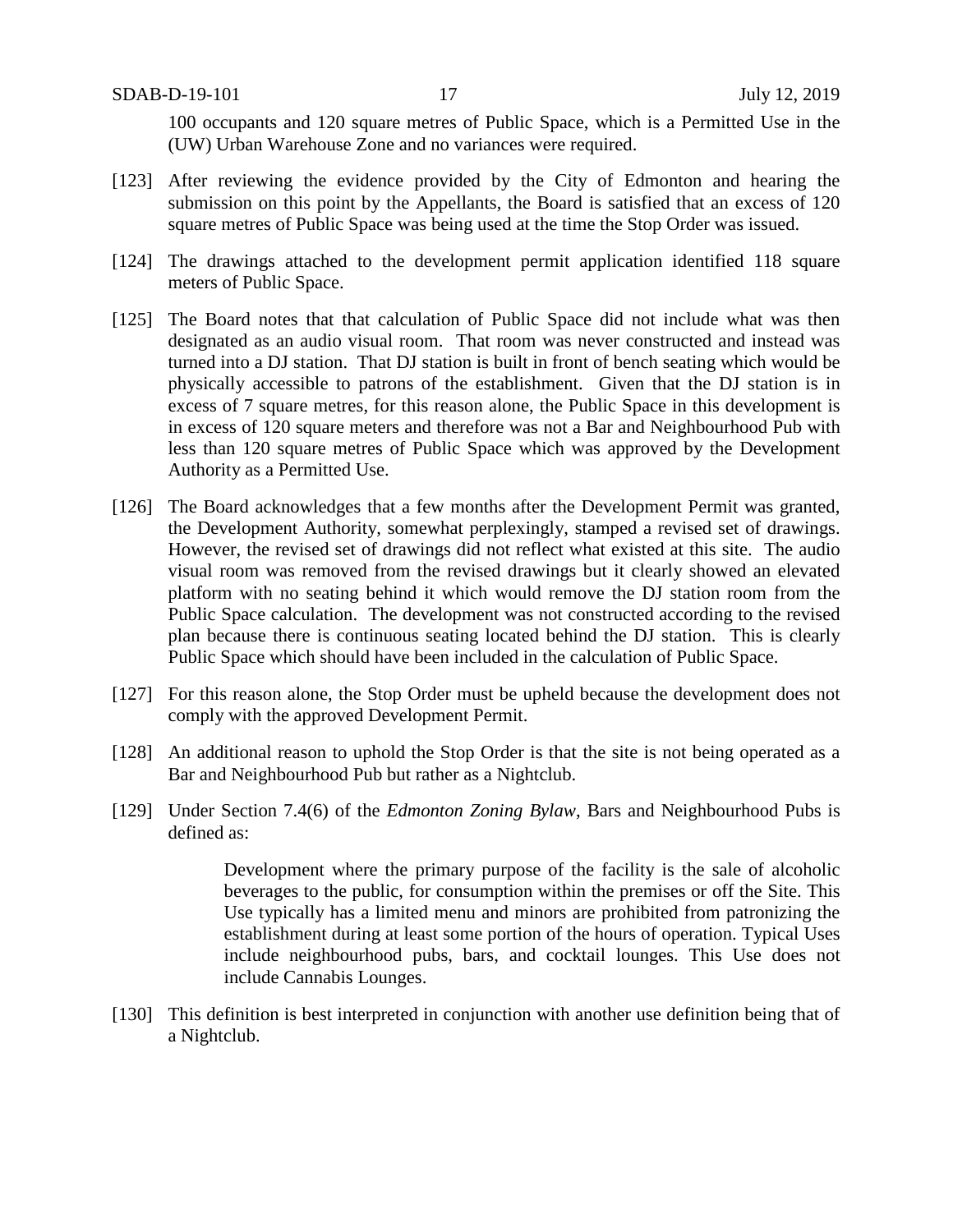[131] Under Section 7.4(39) of the *Edmonton Zoning Bylaw*, a Nightclub is defined as:

Development where the primary purpose of the facility is the sale of alcoholic beverages to the public, for consumption within the premises or off the Site, in a facility where entertainment facilities take up more than 10 percent of the Floor Area. This Use typically has a limited menu from a partially equipped kitchen/preparation area and prohibits minors from lawfully utilizing the facility. Typical Uses include dance clubs, cabarets, nightclubs, lounges, neighbourhood pubs and bars, beverage rooms, and cocktail lounges. This Use does not include Cannabis Lounges.

- [132] A Nightclub is the appropriate Use classification to be used when applying for a dance club, cabaret or nightclub.
- [133] After hearing all of the evidence, the Board finds that the actual use of this site is that of a Nightclub or a dance club for the following reasons:
	- a) The evidence provided by the Appellant was that the business does not open prior to 8:00 p.m. and regularly closes at 2:00 a.m. These business hours are more in line with a Nightclub Use and not a Bar and Neighbourhood Pubs Use.
	- b) There are routine lineups and every person is required to provide identification upon entry. This practice is more common place for a Nightclub rather than a Bar and Neighbourhood Pub.
	- c) The City of Edmonton provided and the Appellant acknowledged that their advertising materials show wall to wall people, no one sitting, everyone standing, surrounding the DJ station. They acknowledged that dancing is routine and the advertising they produced illustrates that this establishment is operating as more of a Nightclub Use than a Bar and Neighbourhood Pub Use.
	- d) Based on a review of the photographic evidence that was provided in combination with the advertising evidence obtained, it has been determined that almost all of the public space is used for dancing which can be considered as an entertainment facility that exceeds the maximum allowable 10 percent threshold for such a facility. Therefore, the business is operating as a Nightclub, pursuant to section 7.4(39) of the *Edmonton Zoning Bylaw*.
	- e) The Board acknowledges that the difference between a Bar and Neighbourhood Pub Use and a Nightclub Use is not precise and that the definitions are certainly capable of overlap. However, when all of the evidence is considered in its totality, the Board finds that the subject site is predominantly being operated as a Nightclub and not as a Bar and Neighbourhood Pub.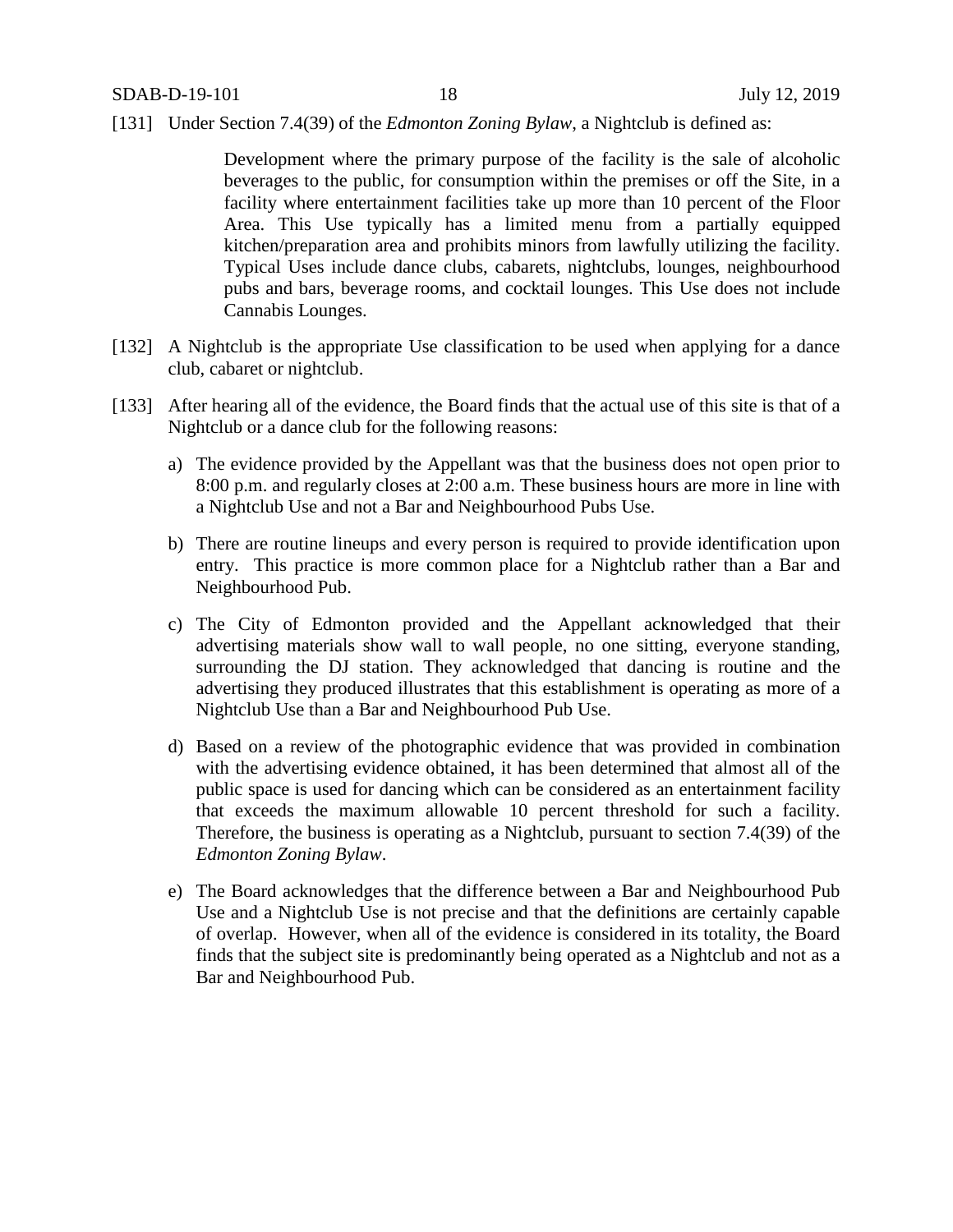[134] For these reasons, the Board finds that the Stop Order was validly issued and the appeal is denied.

> Mr. I. Wachowicz, Chair Subdivision and Development Appeal Board

Board members in attendance: Mr. V. Laberge, Ms. S. LaPerle, Mr. R. Hobson, Ms. L. Gibson